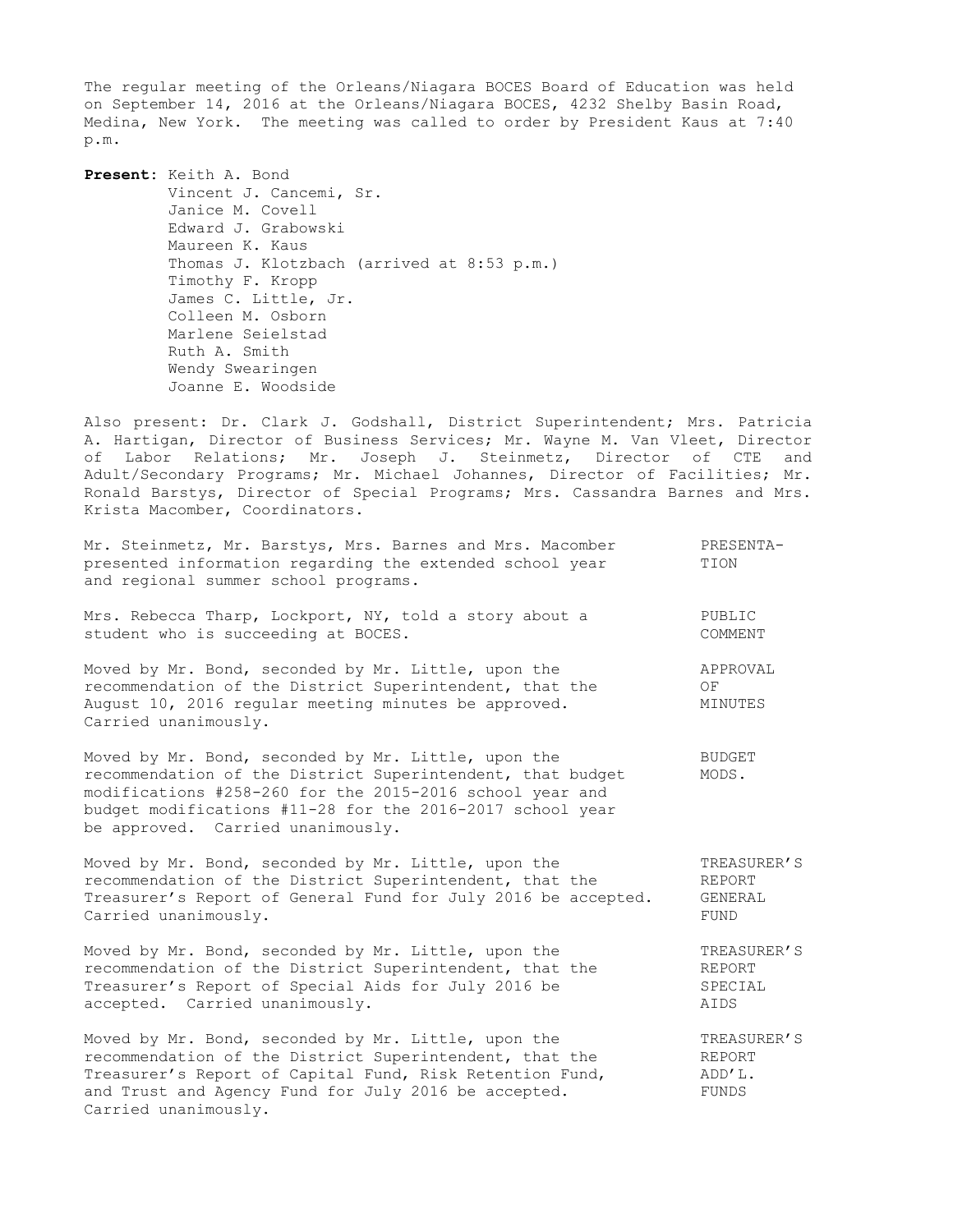Moved by Mr. Bond, seconded by Mr. Little, upon the BUDGET recommendation of the District Superintendent, that the  $\sim$  STATUS<br>Rudget Status Bonard by STATUS Budget Status Report by service program be accepted. REPORT Carried unanimously.

**Career Education:** Enrollment is good. Will meet in November. BOE Facilities: An update of current projects was provided. COMMITTEES **Public Relations:** Will meet in either October or November.

(Mr. KLotzbach arrived.)

Dr. Godshall spoke about: NYSSBA convention; influenza shot SUPT. clinics at two BOCES sites in September; three opening COMMENTS day sessions; increase in special education enrollment which has created new classrooms; mandated lead testing in schools; construction project; recent chief school officer's meeting held at Old Fort Niagara.

Moved by Mr. Grabowski, seconded by Mr. Little, upon the BID AWARD recommendation of the District Superintendent, that the TECHNOLOGY Board of Education accept the bids received for Technology COMPUTER Computer Supplies. Carried unanimously. The supplies of the SUPPLIES

Moved by Mr. Grabowski, seconded by Mr. Little, upon the recommendation of the District Superintendent, that the bid for Technology Computer Supplies be awarded to the following low responsible bidders at an estimated cost of:

| <b>B &amp; H Photo Video</b> |                               | \$14,817.14 |
|------------------------------|-------------------------------|-------------|
| 420 Ninth Avenue             |                               |             |
|                              | <b>New York NY 10001-1644</b> |             |

| PCM Gov                  | \$8,849.80 |
|--------------------------|------------|
| 6450 Poe Avenue, Ste 200 |            |
| Dayton OH 45414          |            |

## **TOTAL \$23,666.94**

Carried unanimously.

Moved by Mr. Grabowski, seconded by Mr. Little, upon the BID AWARD recommendation of the District Superintendent, that the WELDING recommendation of the District Superintendent, that the WELDING<br>Board of Education accept the bids received for Welding EOUIPMENT Board of Education accept the bids received for Welding Equipment II. Carried unanimously. II

Moved by Mr. Grabowski, seconded by Mr. Little, upon the recommendation of the District Superintendent, that the bid for Welding Equipment II be awarded to the following low responsible bidders at an estimated cost of:

**Strate Welding Supply \$4,488.00 6776 North Canal Road Lockport NY 14094** 

**Miller Syncrowave 250Dx Complete Package**

**TOTAL \$4,488.00**  Carried unanimously.

2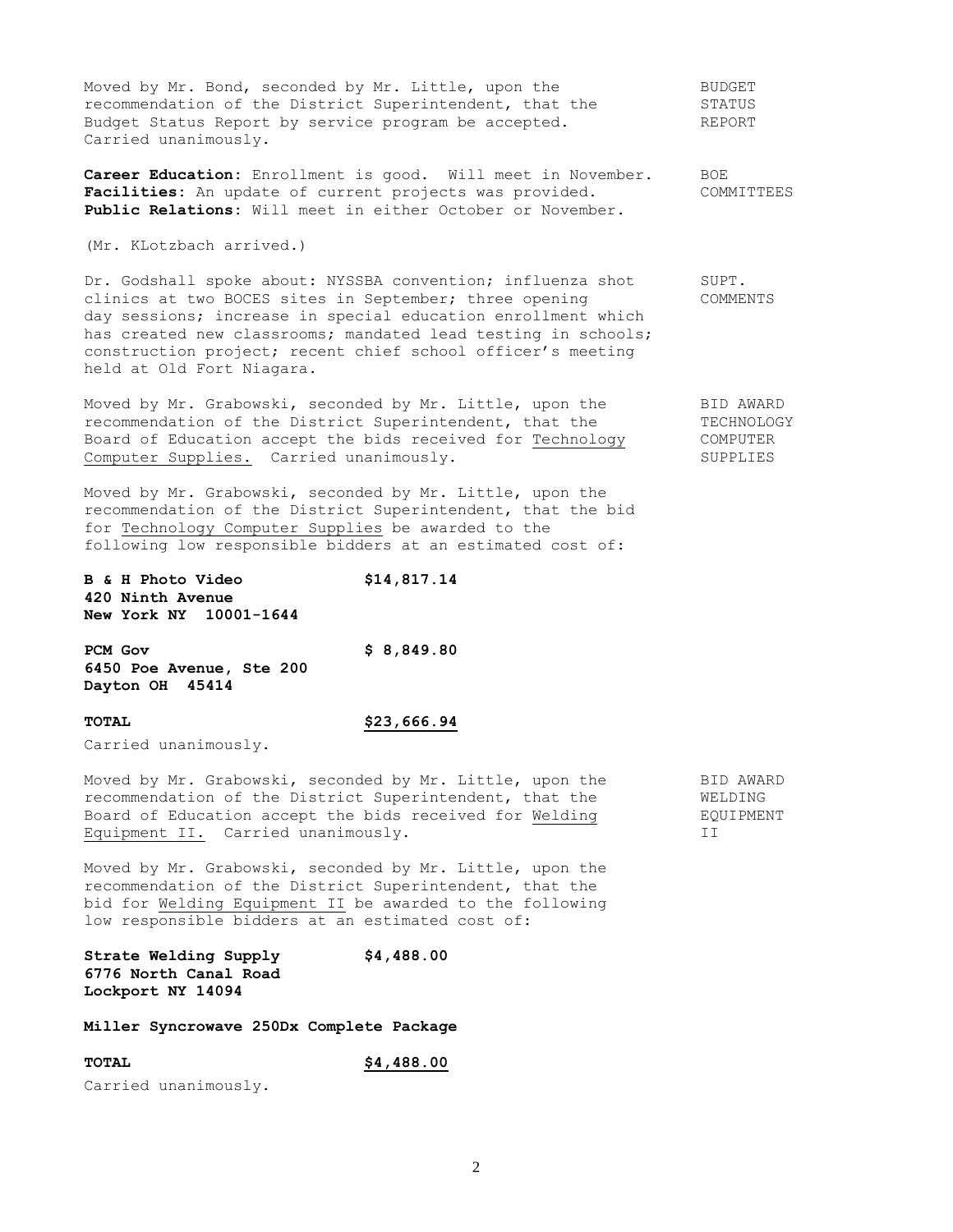Moved by Mr. Grabowski, seconded by Mr. Little, that the and AGREEMENT<br>Orleans/Niagara BOCES hereby gives approval for FMC and MITH FMC Orleans/Niagara BOCES hereby gives approval for FMC WITH FMC<br>
Corporation and its representatives, as well as agency CORP.<br>
representatives, permission to access Orleans/Niagara (PREMISES<br>
BOCES property for purposes descr Corporation and its representatives, as well as agency representatives, permission to access Orleans/Niagara BOCES property for purposes described on the access permission form that is submitted herewith. The Board PERMISSION) hereby authorizes the Board President and/or the District Superintendent to execute the permission form. Carried unanimously.

Moved by Mrs. Covell, seconded by Mrs. Seielstad, that AGREEMENT the Orleans/Niagara BOCES hereby approves the influenza WITH vaccine administration agreement with Rite Aid **RITE AID** Headquarters Corporation (through April 30, 2017), as CORP. submitted, and the Board authorizes the Board President **INFLUENZA** and/or the District Superintendent to execute the agreement. VACCINE Carried unanimously. The contraction of the contraction of the contraction of the contraction of the contraction of the contraction of the contraction of the contraction of the contraction of the contraction of the contrac

Moved by Mrs. Covell, seconded by Mrs. Seielstad, that the AGREEMENT Orleans/Niagara BOCES hereby approves the dual enrollment WITH program contract with Monroe Community College for the MONROE 2016-2017 school year, as submitted, and the Board authorizes COMMUNITY the Board President and/or the District Superintendent to COLLEGE execute the agreement. Carried unanimously.

Moved by Mrs. Swearingen, seconded by Mrs. Osborn, upon the RESIGNATION recommendation of the District Superintendent, that the P. HARTIGAN resignation (due to retirement) of **Patricia A. Hartigan, Director of Business Services,** be accepted effective at the end of the day on December 31, 2016. The board of education recognized Mrs. Hartigan for her many years of service to Orleans/Niagara BOCES. Carried unanimously.

Moved by Mrs. Covell, seconded by Mrs. Swearingen, upon the RESIGNATION recommendation of the District Superintendent, that the C. FRAZIER resignation of **Crystal Frazier, Continuing Education Instructor**, be accepted effective September 6, 2016. Carried unanimously.

Moved by Mr. Grabowski, seconded by Mr. Little, upon the RESIGNATION recommendation of the District Superintendent, that the D. HOUSE resignation of **Dara House, Custodian,** be accepted effective August 26, 2016. Carried unanimously.

Moved by Mr. Grabowski, seconded by Mr. Little, upon the RESIGNATION recommendation of the District Superintendent, that the D. BERUBE resignation (due to retirement) of **Darlene Berube, Teacher Aide (Special Education)**, be accepted effective August 31, 2016. Carried unanimously.

Moved by Mr. Grabowski, seconded by Mr. Little, upon the RESIGNATION recommendation of the District Superintendent, that the  $D$ .TERRANOVA resignation of **Deborah Terranova, Teacher Aide (Special Education),** be accepted effective August 30, 2016. Carried unanimously.

Moved by Mr. Grabowski, seconded by Mr. Little, upon the RESIGNATION recommendation of the District Superintendent, that the G. URTEL recommendation of the District Superintendent, that the resignation of **Gail Urtel, Teacher Aide (Non-Special Education)**, be accepted effective at the end of the day on September 9, 2016. Carried unanimously.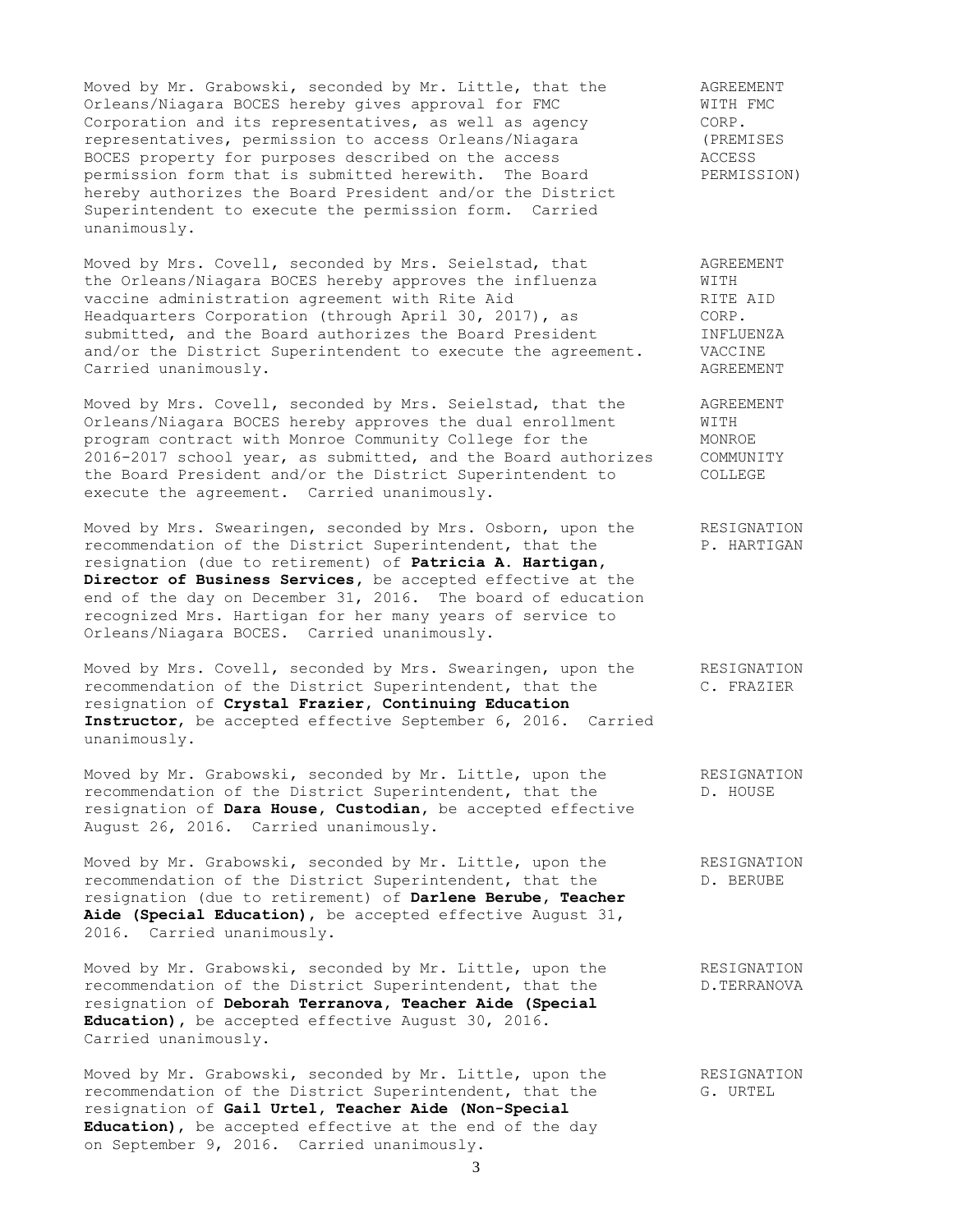Moved by Mr. Grabowski, seconded by Mr. Little, upon the RESIGNATION recommendation of the District Superintendent, that the  $H.$  WASHBURN resignation of **Hope E. Washburn, Teacher Aide (Personal Care)**, be accepted effective at the end of the day on September 16, 2016. Carried unanimously.

Moved by Mr. Grabowski, seconded by Mr. Little, upon the TEAVE OF recommendation of the District Superintendent, that ABSENCE **Christine Gerwitz, Health Occupations Teacher**, is hereby C. GERWITZ granted an unpaid leave of absence effective August 31, 2016 through June 30, 2017. Carried unanimously.

Moved by Mr. Grabowski, seconded by Mr. Little, upon the POSITION recommendation of the District Superintendent, that the INCREASE tenure area of **Agriculture Education** be increased by 1.0 FTE, effective August 25, 2016. Carried unanimously.

Moved by Mr. Grabowski, seconded by Mr. Little, upon the POSITION recommendation of the District Superintendent, that the INCREASE tenure area of **School Social Worker** be increased by .2 FTE, effective August 31, 2016. Carried unanimously.

Moved by Mr. Grabowski, seconded by Mr. Little, upon the POSITION recommendation of the District Superintendent, that the INCREASE tenure area of **Plant Science** be increased by .5 FTE, effective August 30, 2016. Carried unanimously.

Moved by Mr. Grabowski, seconded by Mr. Little, upon the POSITION recommendation of the District Superintendent, that the **INCREASE** tenure area of **Personal Trainer Teacher** be increased by .5 FTE, effective August 30, 2016. Carried unanimously.

Moved by Mr. Grabowski, seconded by Mr. Little, upon the POSITION recommendation of the District Superintendent, that the INCREASE job classification of **Teacher Aide (Special Education)** be increased by 4.0 FTE, effective August 31, 2016. Carried unanimously.

Moved by Mrs. Woodside, seconded by Mr. Little, upon the INCREASE recommendation of the District Superintendent, that the IN FTE employment of **Cynthia McLaughlin, Sanborn, NY,** be increased from .6 FTE to .8 FTE **Physical Therapist Assistant**, effective September 6, 2016. This resolution abolishes the previous .6 FTE Physical Therapist Assistant position and changes the position to .8 FTE. Carried unanimously.

Moved by Mrs. Woodside, seconded by Mr. Little, upon the APPOINTMENT recommendation of the District Superintendent, that **Leanna** CERT. PROB. Kabat, Buffalo, NY, having permanent certification in the L. KABAT area of School Counselor, is hereby appointed to probationary status in the tenure area of **School Counselor**, in accordance with the agreement between Orleans/Niagara BOCES and the Orleans/Niagara BOCES Teachers' Association, effective August 31, 2016 through August 30, 2020, at a salary of PC 2 (\$45,653) plus master's degree (\$1,200) plus 30 graduate hours (\$2,100). Carried unanimously.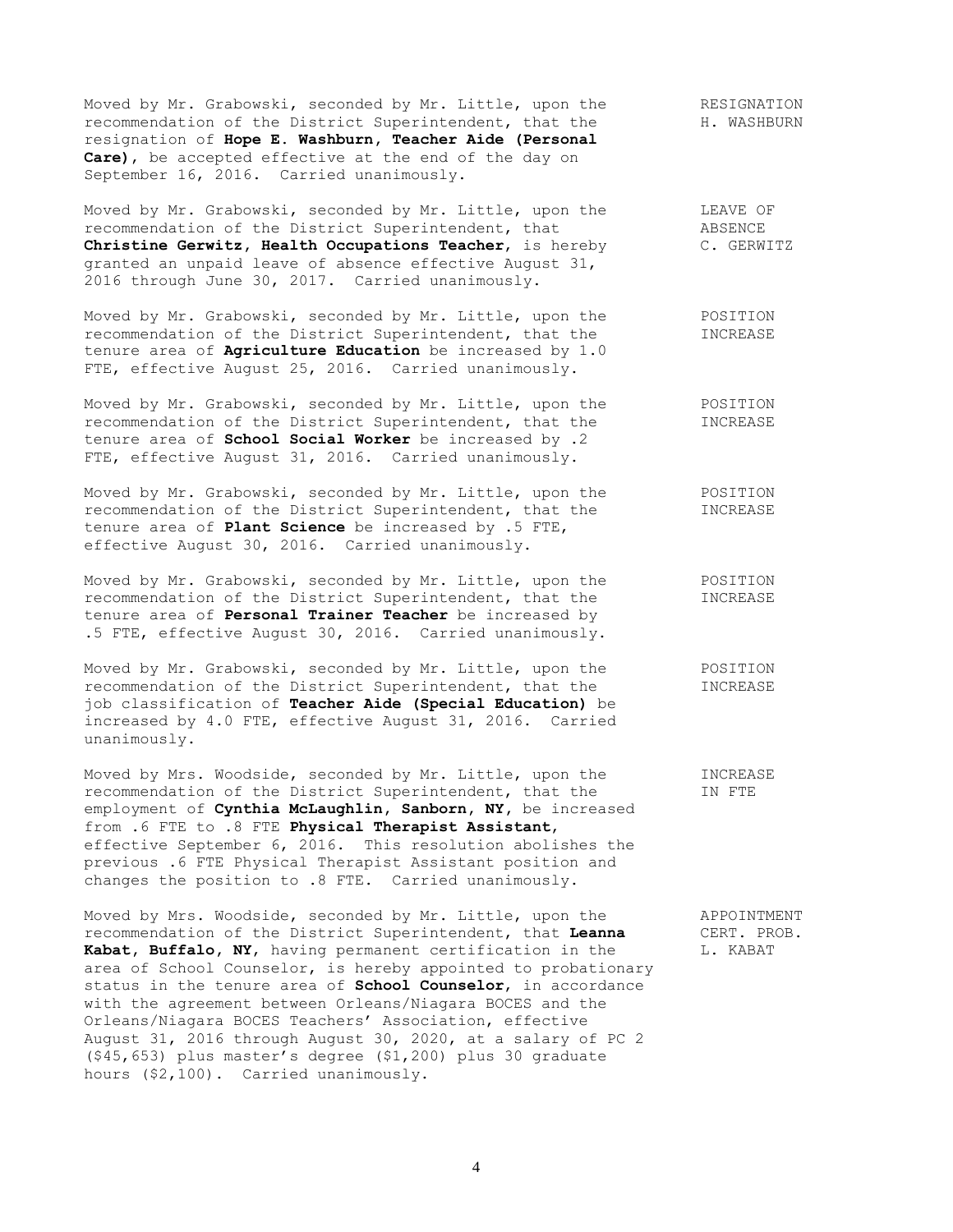Moved by Mrs. Woodside, seconded by Mr. Little, upon the APPOINTMENT recommendation of the District Superintendent, that<br> **Elizabeth DiCanio, Buffalo, NY,** having provisional E. DICANIO Elizabeth DiCanio, Buffalo, NY, having provisional certification in the area of School Counselor, is hereby appointed to probationary status in the tenure area of **School Counselor**, in accordance with the agreement between Orleans/Niagara BOCES and the Orleans/Niagara BOCES Teachers' Association, effective August 31, 2016 through August 30, 2020, at a salary of NPC 2 (\$40,252) plus master's degree (\$1,200). Carried unanimously.

Moved by Mrs. Woodside, seconded by Mr. Little, upon the APPOINTMENT recommendation of the District Superintendent, that CERT. PROB. **Courtney Graziano, Buffalo, NY,** having permanent certification C. GRAZIANO in the area of School Social Worker, is hereby appointed to probationary status in the tenure area of **School Social Worker**, in accordance with the agreement between Orleans/Niagara BOCES and the Orleans/Niagara BOCES Teachers' Association, effective September 26, 2016 through September 25, 2020, at a salary of PC 2 (\$45,653) plus master's degree (\$1,200) and 30 graduate hours (\$2,100) to be pro-rated. Carried unanimously.

Moved by Mrs. Woodside, seconded by Mr. Little, upon the APPOINTMENT recommendation of the District Superintendent, that **Sara** CERT. PROB. Arcese, Lockport, NY, having professional certification in S. ARCESE the area of Speech and Language Disabilities, is hereby appointed to probationary status in the tenure area of **Speech and Hearing Handicapped**, in accordance with the agreement between Orleans/Niagara BOCES and the Orleans/ Niagara BOCES Teachers' Association, effective September 7, 2016 through September 6, 2020, at a salary of PC 2 (\$45,653) plus master's degree (\$1,200) to be pro-rated. Carried unanimously.

Moved by Mrs. Woodside, seconded by Mr. Little, upon the APPOINTMENT recommendation of the District Superintendent, that CERT. PROB. **Colleen Brown, Niagara Falls, NY,** having professional C. BROWN certification in the area of Students with Disabilities Social Studies Grades 7-12, is hereby appointed to probationary status in the tenure area of **General Special Education**, in accordance with the agreement between Orleans/Niagara BOCES and the Orleans/Niagara BOCES Teachers' Association, effective August 31, 2016 through August 30, 2020, at a salary of PC 3 (\$46,366) plus master's degree (\$1,200). Eligibility for tenure at the end of the probationary period shall be contingent on the employee's attainment of a composite or overall Annual Professional Performance Review (APPR) rating of either "effective" or "highly effective" in three (3) of the preceding four (4) years. Additionally, if the employee receives a composite or overall annual APPR rating of "ineffective" in the final year of the probationary period, then she shall not be eligible for tenure at that time. Carried unanimously.

Moved by Mrs. Woodside, seconded by Mr. Little, upon the APPOINTMENT recommendation of the District Superintendent, that **Casey** CERT. PROB. Reiford, Hamburg, NY, having initial certification in the C. REIFORD areas of Students with Disabilities Generalist Grades 7-12 and English 7-12, is hereby appointed to probationary status in the tenure area of **General Special Education**, in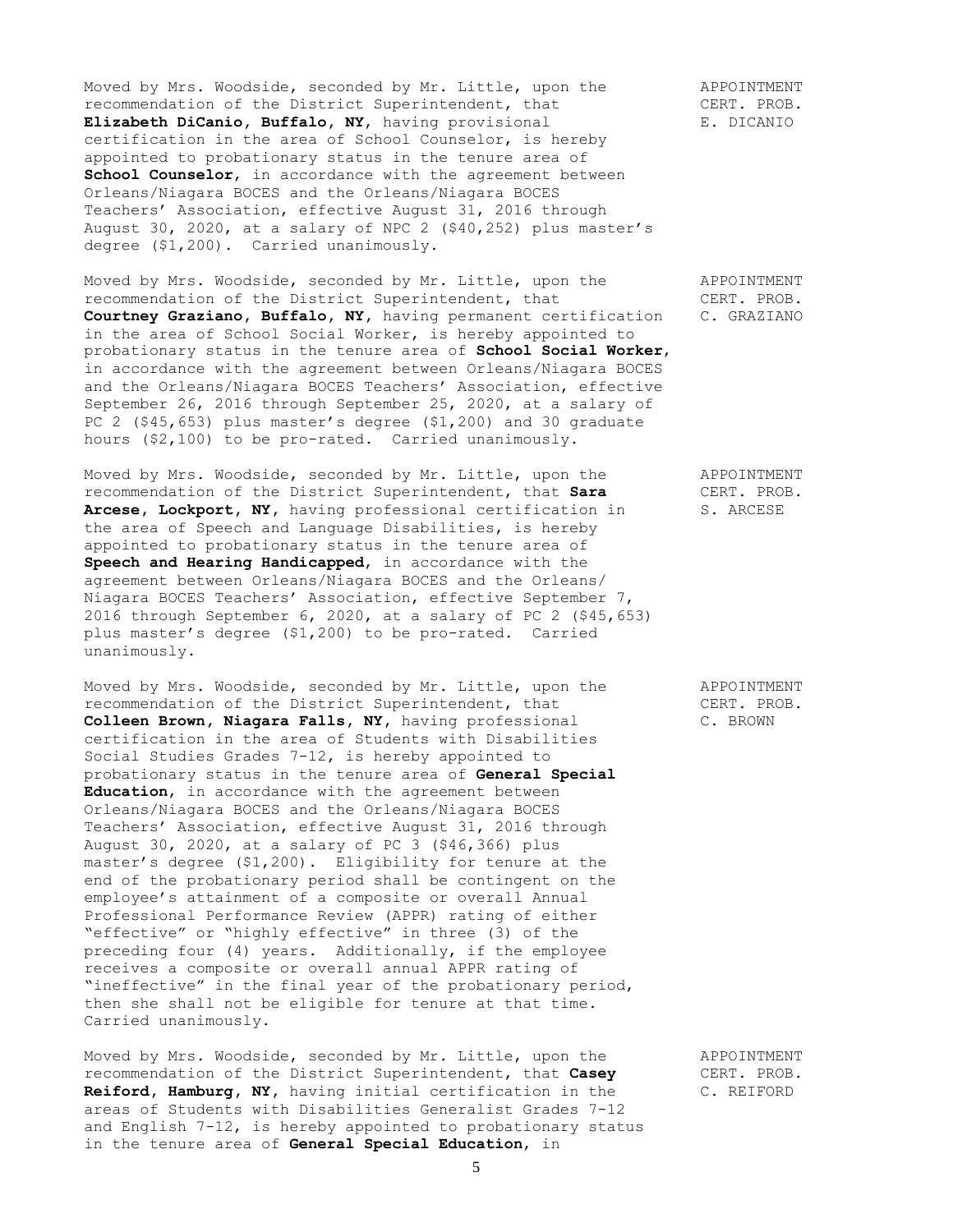accordance with the agreement between Orleans/Niagara BOCES and the Orleans/Niagara BOCES Teachers' Association, effective August 31, 2016 through August 30, 2020, at a salary of NPC 1 (\$39,742). Eligibility for tenure at the end of the probationary period shall be contingent on the employee's attainment of a composite or overall Annual Professional Performance Review (APPR) rating of either "effective" or "highly effective" in three (3) of the preceding four (4) years. Additionally, if the employee receives a composite or overall annual APPR rating of "ineffective" in the final year of the probationary period, then he shall not be eligible for tenure at that time. Carried unanimously.

Moved by Mrs. Woodside, seconded by Mr. Little, upon the APPOINTMENT recommendation of the District Superintendent, that **John** CERT. PROB. **Collins, Amherst, NY,** having permanent certification in the J. COLLINS area of Special Education, is hereby appointed to probationary status in the tenure area of **General Special Education**, in accordance with the agreement between Orleans/ Niagara BOCES and the Orleans/Niagara BOCES Teachers' Association, effective August 31, 2016 through August 30, 2020, at a salary of PC 3 (\$46,366) plus master's degree (\$1,200). Eligibility for tenure at the end of the probationary period shall be contingent on the employee's attainment of a composite or overall Annual Professional Performance Review (APPR) rating of either "effective" or "highly effective" in three (3) of the preceding four (4) years. Additionally, if the employee receives a composite or overall annual APPR rating of "ineffective" in the final year of the probationary period, then he shall not be eligible for tenure at that time. Carried unanimously.

Moved by Mrs. Woodside, seconded by Mr. Little, upon the APPOINTMENT recommendation of the District Superintendent, that **Elizabeth** CERT. PROB. Matisz, Amherst, NY, having applied for professional E. MATISZ certification in the area of Students with Disabilities Birth-Grade 2 and having professional certification in the area of Students with Disabilities Grades 1-6, is hereby appointed to probationary status in the tenure area of **General Special Education**, in accordance with the agreement between Orleans/Niagara BOCES and the Orleans/Niagara BOCES Teachers' Association, effective August 31, 2016 through August 30, 2020, at a salary of PC 3 (\$46,366) and master's degree (\$1,200). Eligibility for tenure at the end of the probationary period shall be contingent on the employee's attainment of a composite or overall Annual Professional Performance Review (APPR) rating of either "effective" or "highly effective" in three (3) of the preceding four (4) years. Additionally, if the employee receives a composite or overall annual APPR rating of "ineffective" in the final year of the probationary period, then she shall not be eligible for tenure at that time. Carried unanimously.

Moved by Mrs. Woodside, seconded by Mr. Little, upon the APPOINTMENT recommendation of the District Superintendent, that CERT. PROB. **Stephanie Lee, Lockport, NY, having initial certification S. LEE** in the areas of Students with Disabilities 1-6 and Students with Disabilities Birth to Grade 2, is hereby appointed to probationary status in the tenure area of **General Special Education**, in accordance with the agreement between Orleans/Niagara BOCES and the Orleans/Niagara BOCES

6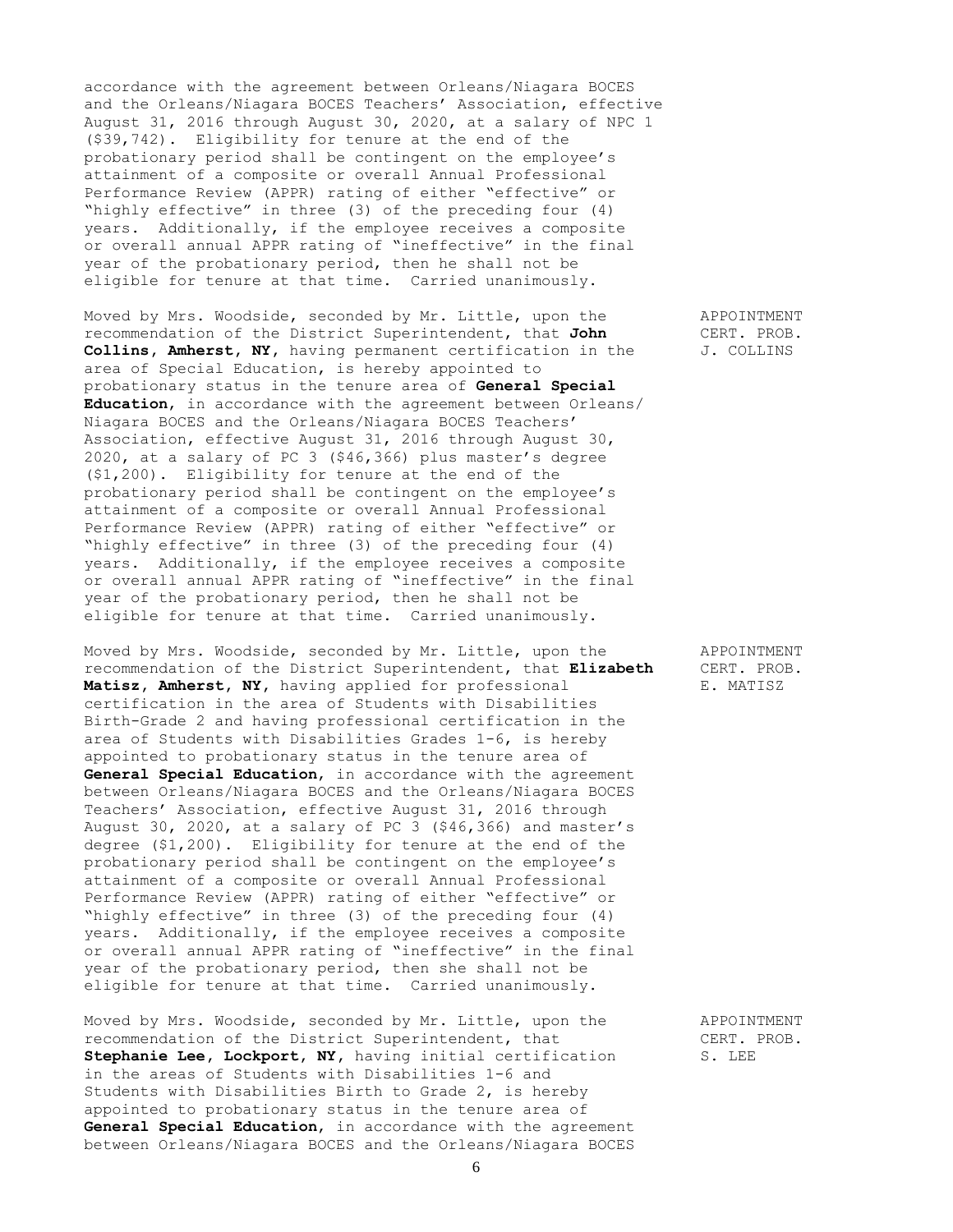Teachers' Association, effective August 31, 2016 through August 30, 2020, at a salary of NPC 1 (\$39,742) plus master's degree (\$1,200). Eligibility for tenure at the end of the probationary period shall be contingent on the employee's attainment of a composite or overall Annual Professional Performance Review (APPR) rating of either "effective" or "highly effective" in three (3) of the preceding four (4) years. Additionally, if the employee receives a composite or overall annual APPR rating of "ineffective" in the final year of the probationary period, then she shall not be eligible for tenure at that time. Carried unanimously.

Moved by Mrs. Woodside, seconded by Mr. Little, upon the APPOINTMENT recommendation of the District Superintendent, that CERT. PROB. Jessica MacClaren, Holley, NY, having professional J.MACCLAREN certification in the area of Students with Disabilities 1-6 and having applied for supplementary certification in the area of Students with Disabilities Grades 7-12 Generalist, is hereby appointed to probationary status in the tenure area of **General Special Education**, in accordance with the agreement between Orleans/Niagara BOCES and the Orleans/Niagara BOCES Teachers' Association, effective August 31, 2016 through August 30, 2020, at a salary of PC 2 (\$45,653) plus master's degree (\$1,200). Eligibility for tenure at the end of the probationary period shall be contingent on the employee's attainment of a composite or overall Annual Professional Performance Review (APPR) rating of either "effective" or "highly effective" in three (3) of the preceding four (4) years. Additionally, if the employee receives a composite or overall annual APPR rating of "ineffective" in the final year of the probationary period, then she shall not be eligible for tenure at that time. Carried unanimously.

Moved by Mrs. Woodside, seconded by Mr. Little, upon the APPOINTMENT recommendation of the District Superintendent, that **Kimberly** CERT. PROB. **Shields, Tonawanda, NY,** having initial certification in K. SHIELDS the area of Students with Disabilities Math Grades 7-12, is hereby appointed to probationary status in the tenure area of **General Special Education**, in accordance with the agreement between Orleans/Niagara BOCES and the Orleans/ Niagara BOCES Teachers' Association, effective August 31, 2016 through August 30, 2020, at a salary of NPC 2 (\$40,252) plus master's degree (\$1,200). Eligibility for tenure at the end of the probationary period shall be contingent on the employee's attainment of a composite or overall Annual Professional Performance Review (APPR) rating of either "effective" or "highly effective" in three (3) of the preceding four (4) years. Additionally, if the employee receives a composite or overall annual APPR rating of "ineffective" in the final year of the probationary period, then she shall not be eligible for tenure at that time. Carried unanimously.

Moved by Mrs. Woodside, seconded by Mr. Little, upon the APPOINTMENT recommendation of the District Superintendent, that **Kyle** CERT. PROB. Hinchcliffe, Brockport, NY, having professional **HINCHCLIFFE** certification in the area of Physical Education, is hereby appointed to probationary status in the tenure area of **Physical Education**, in accordance with the agreement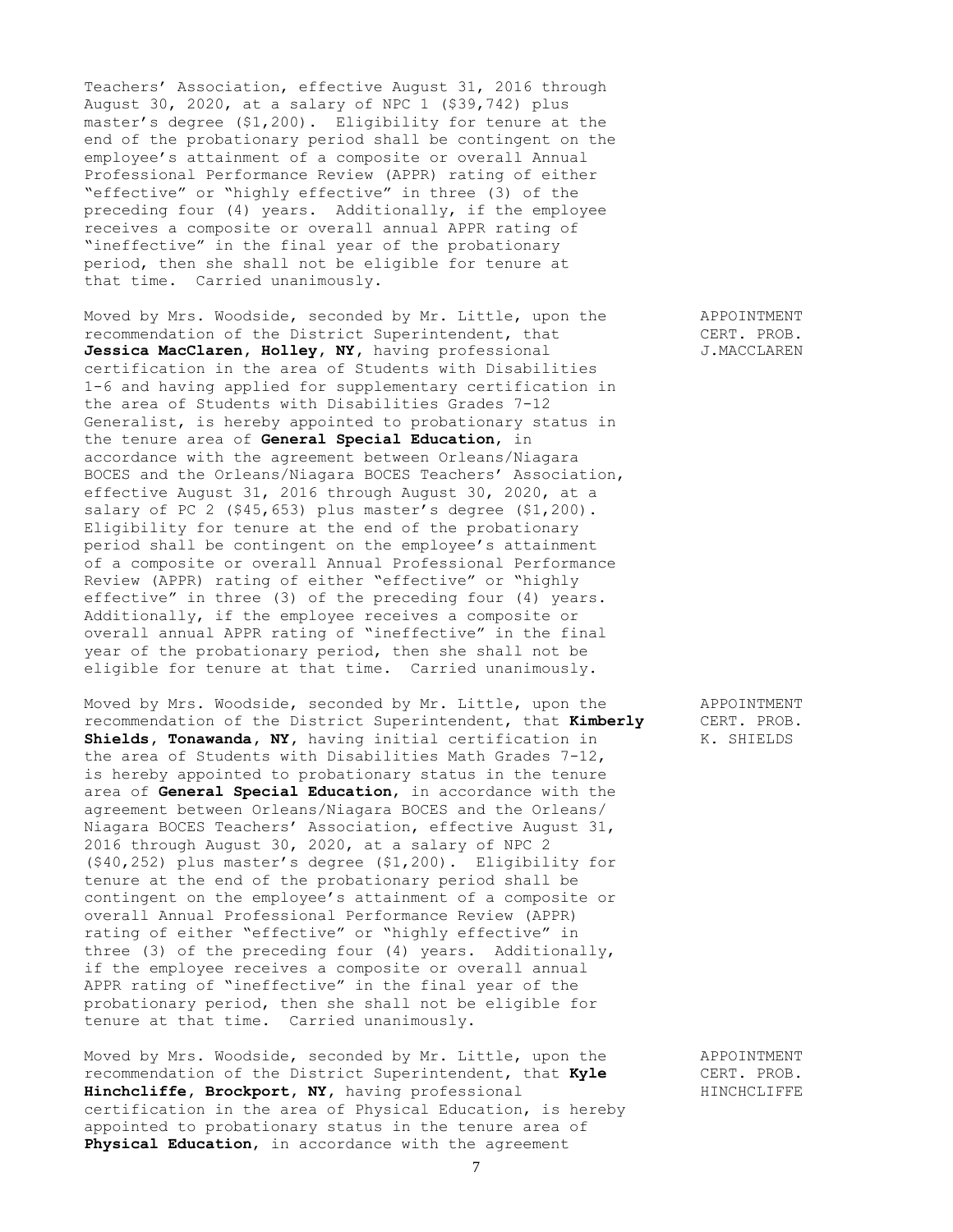between Orleans/Niagara BOCES and the Orleans/Niagara BOCES Teachers' Association, effective August 31, 2016 through September 30, 2019, at a salary of PC 2 (\$45,653) plus master's degree (\$1,200). Eligibility for tenure at the end of the probationary period shall be contingent on the employee's attainment of a composite or overall Annual Professional Performance Review (APPR) rating of either "effective" or "highly effective" in three (3) of the preceding four (4) years. Additionally, if the employee receives a composite or overall annual APPR rating of "ineffective" in the final year of the probationary period, then he shall not be eligible for tenure at that time. Carried unanimously.

Moved by Mrs. Woodside, seconded by Mr. Little, upon the APPOINTMENT recommendation of the District Superintendent, that CERT. PROB. Jeffrey A. Hart, Lockport, NY, having initial certification J. HART in the areas of Physical Education and Health Education, is hereby appointed to probationary status in the tenure area of **Physical Education**, in accordance with the agreement between Orleans/Niagara BOCES and the Orleans/Niagara BOCES Teachers' Association, effective August 31, 2016 through August 30, 2020, at a salary of NPC 1 (\$39,742). Eligibility for tenure at the end of the probationary period shall be contingent on the employee's attainment of a composite or overall Annual Professional Performance Review (APPR) rating of either "effective" or "highly effective" in three (3) of the preceding four (4) years. Additionally, if the employee receives a composite or overall annual APPR rating of "ineffective" in the final year of the probationary period, then he shall not be eligible for tenure at that time. Carried unanimously.

Moved by Mrs. Woodside, seconded by Mr. Little, upon the APPOINTMENT recommendation of the District Superintendent, that CERT. PROB. Katherine Giansante, Clarence Center, NY, having permanent K.GIANSANTE certification in the areas of Spanish Grades 7-12 and Spanish Grades 1-6 Extension, is hereby appointed to probationary status in the tenure area of **Foreign Languages**, in accordance with the agreement between Orleans/Niagara BOCES and the Orleans/Niagara BOCES Teachers' Association, effective August 31, 2016 through August 30, 2020, at a salary of PC 3 (\$46,366) plus master's degree (\$1,200). Eligibility for tenure at the end of the probationary period shall be contingent on the employee's attainment of a composite or overall Annual Professional Performance Review (APPR) rating of either "effective" or "highly effective" in three (3) of the preceding four (4) years. Additionally, if the employee receives a composite or overall annual APPR rating of "ineffective" in the final year of the probationary period, then she shall not be eligible for tenure at that time. Carried unanimously.

Moved by Mrs. Woodside, seconded by Mr. Little, upon the APPOINTMENT recommendation of the District Superintendent, that **Matthew** CERT. PROB. **Sweeney, Appleton, NY, having initial certification in the M. SWEENEY** area of Agriculture, is hereby appointed to probationary status in the tenure area of **Agriculture**, in accordance with the agreement between Orleans/Niagara BOCES and the Orleans/ Niagara BOCES Teachers' Association, effective August 31, 2016 through August 30, 2020, at a salary of NPC 1 (\$39,742).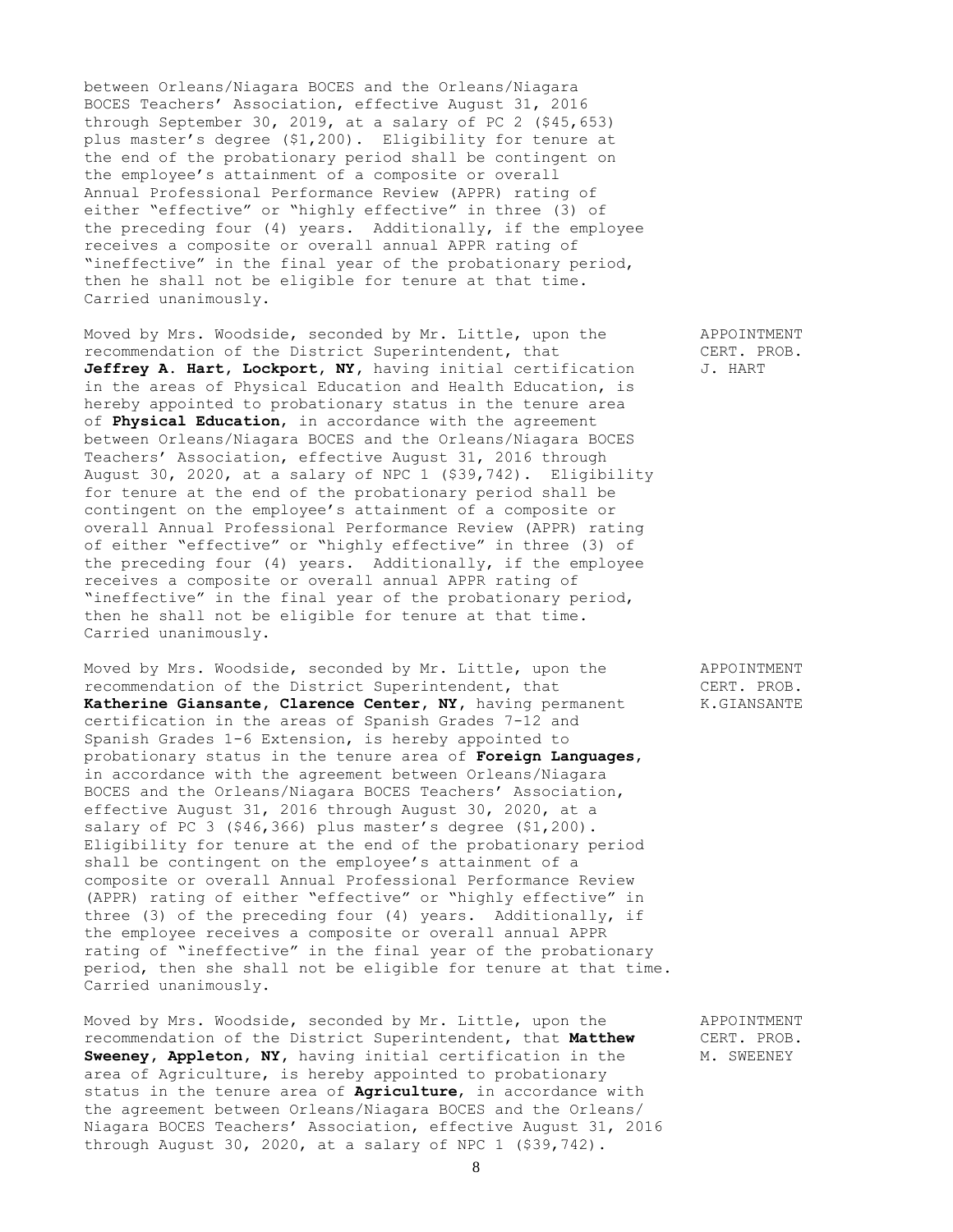Eligibility for tenure at the end of the probationary period shall be contingent on the employee's attainment of a composite or overall Annual Professional Performance Review (APPR) rating of either "effective" or "highly effective" in three (3) of the preceding four (4) years. Additionally, if the employee receives a composite or overall annual APPR rating of "ineffective" in the final year of the probationary period, then he shall not be eligible for tenure at that time. Carried unanimously.

Moved by Mrs. Woodside, seconded by Mr. Little, upon the APPOINTMENT recommendation of the District Superintendent, that CERT. PROB. Rebecca Mahar, Gasport, NY, having applied for Transitional R. MAHAR A certification in the area of Practical Nursing, is hereby appointed to probationary status in the tenure area of **Practical Nursing**, in accordance with the agreement between Orleans/Niagara BOCES and the Orleans/Niagara BOCES Teachers' Association, effective September 1, 2016 through August 31, 2020, at a salary of NPC 1 (\$39,742). Eligibility for tenure at the end of the probationary period shall be contingent on the employee's attainment of a composite or overall Annual Professional Performance Review (APPR) rating of either "effective" or "highly effective" in three (3) of the preceding four (4) years. Additionally, if the employee receives a composite or overall annual APPR rating of "ineffective" in the final year of the probationary period, then she shall not be eligible for tenure at that time. Carried unanimously.

Moved by Mrs. Woodside, seconded by Mr. Little, upon the APPOINTMENT<br>recommendation of the District Superintendent, that Joseph (CERT. PROB. recommendation of the District Superintendent, that **Joseph** CERT. PRO.<br>**Wilkie, Tonawanda, NY**, having Transitional A certification J. WILKIE Wilkie, Tonawanda, NY, having Transitional A certification in the area of Personal Trainer Assisting, is hereby appointed to probationary status in the tenure area of Personal Trainer Assisting, in accordance with the agreement between Orleans/Niagara BOCES and the Orleans/Niagara BOCES Teachers' Association, effective August 31, 2016 through August 30, 2020, at a salary of NPC 2 (\$40,252) plus master's degree (\$1,200). Eligibility for tenure at the end of the probationary period shall be contingent on the employee's attainment of a composite or overall Annual Professional Performance Review (APPR) rating of either "effective" or "highly effective" in three (3) of the preceding four (4) years. Additionally, if the employee receives a composite or overall annual APPR rating of "ineffective" in the final year of the probationary period, then he shall not be eligible for tenure at that time. Carried unanimously.

Moved by Mrs. Covell, seconded by Mr. Grabowski, upon the APPOINTMENT recommendation of the District Superintendent, that **Emily** CERTIFIED **Hogle, Batavia, NY**, having applied for Transitional A E. HOGLE certification in practical nursing, be appointed as a fulltime **Long-term Substitute Teacher in the tenure area of Practical Nursing**, in accordance with the agreement between the Orleans/Niagara BOCES and the Orleans/Niagara BOCES Teachers' Association, effective September 16, 2016 through June 30, 2017, unless terminated sooner, at an annual salary of NPC 1 (\$39,742) to be pro-rated. Carried unanimously.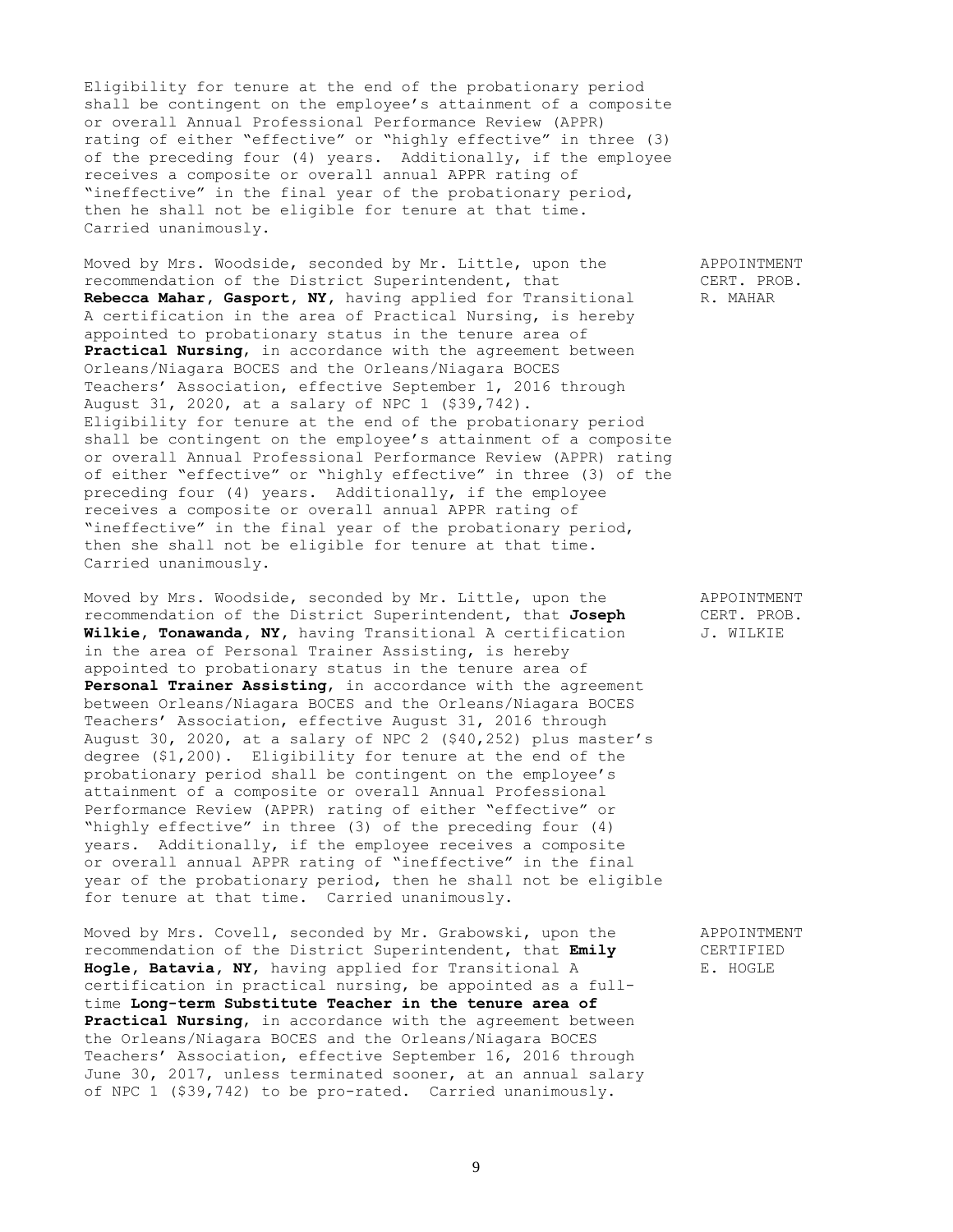Moved by Mrs. Covell, seconded by Mr. Grabowski, upon the APPOINTMENT recommendation of the District Superintendent, that **Sandra** CERTIFIED Johnson, Niagara Falls, NY, be appointed to the temporary S. JOHNSON part-time position of **Health Occupations Instructor,**  effective August 31, 2016 through June 30, 2017, unless terminated sooner, at an hourly rate of \$33.33, with no fringe benefits, except as required by law. Ms. Johnson will apply for a clinical instructor permit. Carried unanimously.

Moved by Mrs. Covell, seconded by Mr. Grabowski, upon the APPOINTMENT recommendation of the District Superintendent, that the REGIONAL following individuals be appointed as Substitute Nurse SUMMER for the 2016 regional summer school program, effective SCHOOL July 12, 2016 through August 18, 2016, unless terminated sooner, at an hourly rate of \$30.00. Services of these individuals shall be at-will and at the pleasure of the Board of Education. The appointments are subject to completion of paperwork as required by the District Superintendent.

## **Sharon Farrugia**

Carried unanimously.

Moved by Mrs. Covell, seconded by Mr. Grabowski, upon the APPOINTMENT<br>recommendation of the District Superintendent, that the REGIONAL recommendation of the District Superintendent, that the attached list of individuals be appointed as Proctors/ SUMMER Graders on an as-needed basis in the 2016 regional summer SCHOOL school program without benefits. Services of these individuals shall be at-will and at the pleasure of the Board of Education. Carried unanimously.

Moved by Mrs. Covell, seconded by Mr. Grabowski, upon the APPOINTMENT recommendation of the District Superintendent, that the SUMMER following individual(s) be appointed, without benefits, except as provided by law, to work during the Summer of 2016 at the daily rate indicated:

**Jennifer Braun \$439.40/day Maximum 1 day** Scheduling of Tech Centers That Work initiatives for 2016-2017 Carried unanimously.

Moved by Mrs. Woodside, seconded by Mr. Little, upon the APPOINTMENT recommendation of the District Superintendent, that **Rhonda** ADULT/ recommendation of the District Superintendent, that Rhonda **Bivins-Talley, Niagara Falls, NY,** be appointed to serve on CONTINUING a full-time basis in the continuing education program as EDUCATION **Case Manager,** at the hourly salary of \$27.00, effective September 1, 2016 through June 30, 2017, unless terminated sooner. The individual shall receive 15 vacation days and three days of sick leave with pay per fiscal year (to be pro-rated for actual time worked) and holiday pay corresponding to the administrative calendar. Vacation leave may not be taken without prior approval from the Director of CTE and Secondary/Adult Programs. The individual may be permitted to enroll in single-person health insurance coverage, two-person health insurance coverage, or family health insurance coverage, at their own expense (by remitting to the BOCES the full-time premium payable for such coverage), provided that the eligibility requirements of the health insurance plan are satisfied and fulfilled. The District Superintendent shall be authorized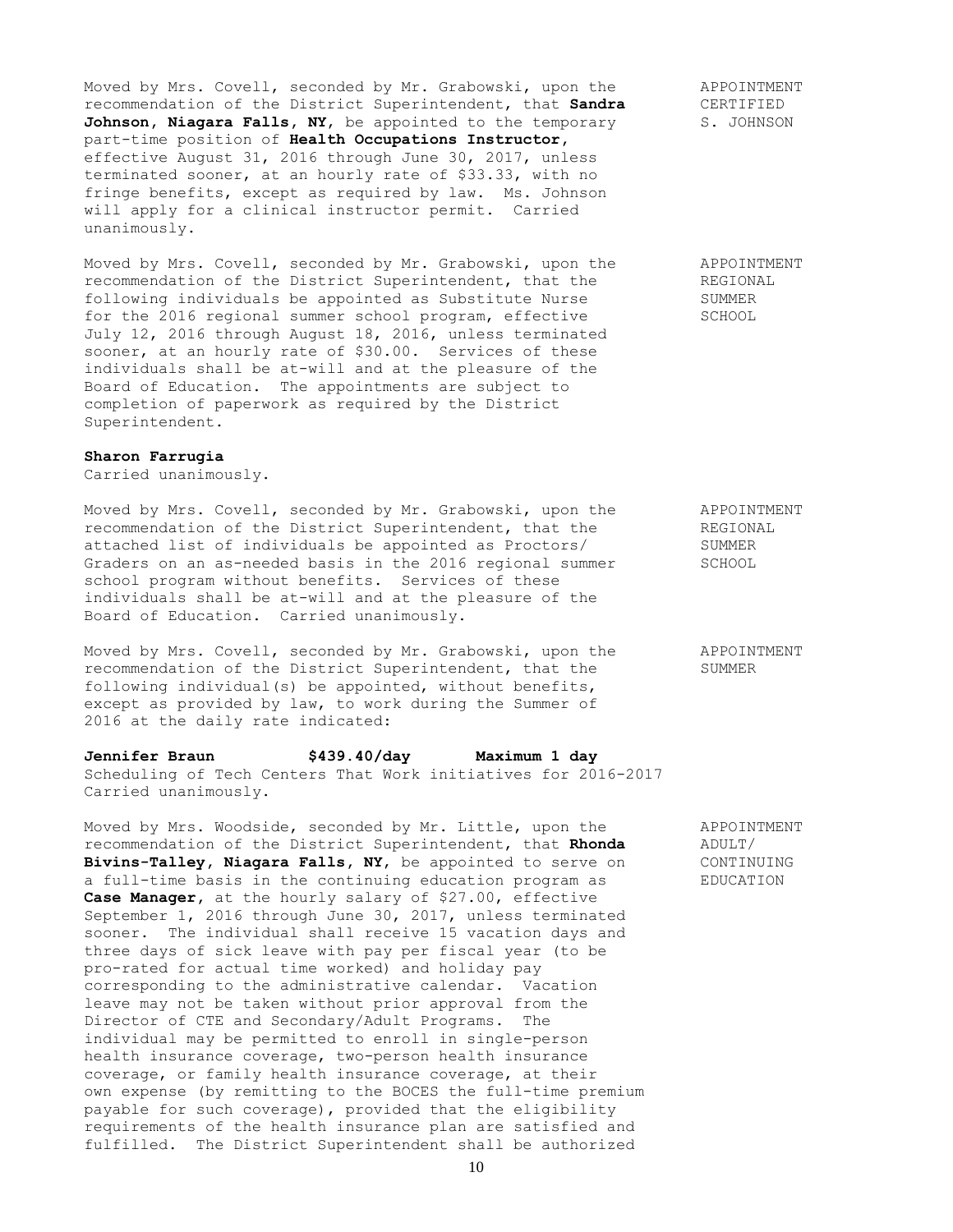to administer the terms and provisions of this resolution. Carried unanimously.

Moved by Mrs. Woodside, seconded by Mr. Little, upon the APPOINTMENT<br>recommendation of the District Superintendent, that the ADULT/ recommendation of the District Superintendent, that the recommendation of the District Superintendent, that the CONTINUING following individual(s) be appointed to serve on a part- EDUCATION time basis in the adult/continuing education program, at the hourly salary listed, with no fringe benefits, except as required by law, effective as indicated below through June 30, 2017, unless terminated sooner. The employment of the individuals shall be at-will and at the pleasure of the Board of Education. Additionally, services of the individuals shall be utilized solely on an as-needed basis at the discretion of the District Superintendent.

**Electricity 1 Instructor (\$21.00 per hour) Harold Hawley Barker, NY Effective Date: 9/1/16**

**ESOL Instructor (\$24.50 per hour) Jeffrey Kipp Brockport, NY Effective Date: 9/1/16** Carried unanimously.

Moved by Mrs. Woodside, seconded by Mr. Little, upon the APPOINTMENT recommendation of the District Superintendent, that the HOME/ following individual(s) be appointed without benefits, HOSPITAL except as required by law, to the part-time position of TEACHER **Home/Hospital Teacher** at an hourly salary of \$26.42 for instructional time and an hourly salary of \$11.80 per hour for planning time effective as indicated below. The employment of the individuals shall be at-will and at the pleasure of the Board of Education. The employment of the individual(s) shall be utilized solely on an asneeded basis at the discretion of the District Superintendent. Employment shall be automatically discontinued effective June 30, 2017, unless terminated sooner.

**Casey Reiford Edward Kladke Hamburg, NY Niagara Falls, NY Effective Date: 9/7/16 Effective Date: 7/1/16**

**Cherie Burau Youngstown, NY Effective Date: 9/7/16** Carried unanimously.

Moved by Mrs. Woodside, seconded by Mr. Little, upon the APPOINTMENT recommendation of the District Superintendent, that MENTOR pursuant to the Orleans/Niagara BOCES mentoring program plan and regulations of the Commissioner of Education  $(8 \text{ NYCCR}$  Sections  $80.34-(b)(2)$  and  $100.2$ (dd)), that the following individuals be appointed to serve as a **Mentor**, effective as indicated below, unless terminated sooner, at a stipend of \$500 for the school year (to be pro-rated if an individual's service as a Mentor commences after August 31, 2016 or is discontinued prior to June 30, 2017). The appointment of the individual(s) is contingent upon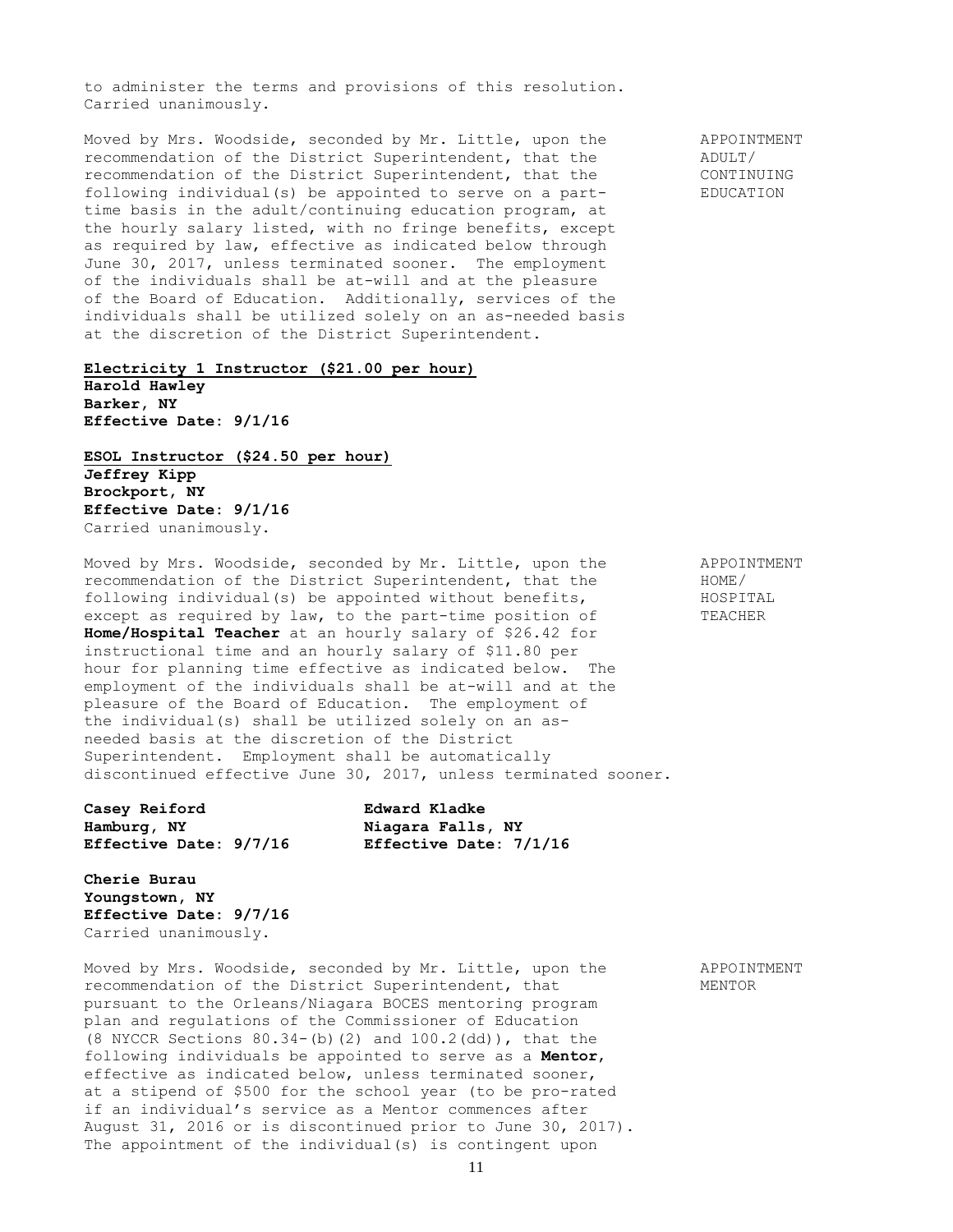their participation in any required training as scheduled by the BOCES.

| Name                 | <b>Effective Dates</b> |
|----------------------|------------------------|
| Scott Brauer         | $8/31/16 - 6/30/17$    |
| Laura Koeppel        | $8/31/16 - 6/30/17$    |
| Anthony Molinaro     | $8/31/16 - 6/30/17$    |
| <b>Julie Smith</b>   | $8/31/16 - 2/28/17$    |
| Carried unanimously. |                        |

Moved by Mrs. Osborn, seconded by Mr. Klotzbach, upon the APPOINTMENT recommendation of the District Superintendent, that **Sarah** NON-CERT. Kilmer, Niagara Falls, NY, be appointed to the position PROB. of **Teacher Aide (Special Education)**, to serve a 52-week S. KILMER probationary period, effective August 31, 2016, at an annual salary of \$11,964. Ms. Kilmer shall be permitted to carryover .5 days of accrued sick leave. This resolution supersedes and replaces the resolution approved at the June 8, 2016 meeting. Carried unanimously.

Moved by Mrs. Osborn, seconded by Mr. Klotzbach, upon the APPOINTMENT recommendation of the District Superintendent, that **Jill** NON-CERT. Flanders, North Tonawanda, NY, be appointed to the position PROB. of **Teacher Aide (Special Education)**, to serve a 52-week J. FLANDERS probationary period, effective August 31, 2016, at an annual salary of \$11,262. Ms. Flanders shall be permitted to carryover 1 day of accrued sick leave. Carried unanimously.

Moved by Mrs. Osborn, seconded by Mr. Klotzbach, upon the APPOINTMENT recommendation of the District Superintendent, that **Shae** NON-CERT. recommendation of the District Superintendent, that Shae **Owens, Middleport, NY,** be appointed to the position of PROB. **Teacher Aide (Special Education)**, to serve a 52-week S. OWENS probationary period, effective August 31, 2016, at an annual salary of \$11,262. Carried unanimously.

Moved by Mrs. Osborn, seconded by Mr. Klotzbach, upon the APPOINTMENT recommendation of the District Superintendent, that **Sarah** NON-CERT. Pabon, Lockport, NY, be appointed to the position of PROB. **Teacher Aide (Special Education)**, to serve a 52-week S. PABON probationary period, effective August 31, 2016, at an annual salary of \$11,262. This resolution supersedes and replaces the resolution approved at the June 8, 2016 meeting. Carried unanimously.

Moved by Mrs. Osborn, seconded by Mr. Klotzbach, upon the APPOINTMENT recommendation of the District Superintendent, that NON-CERT. **Jenelle Kuntz, North Tonawanda, NY,** be appointed to the PROB. position of **Teacher Aide (Special Education)**, to serve a  $J$ . KUNTZ 52-week probationary period, effective August 31, 2016, at an annual salary of \$11,262. Ms. Kuntz shall be permitted to carryover 3 days of accrued sick leave. Carried unanimously.

Moved by Mrs. Osborn, seconded by Mr. Klotzbach, upon the APPOINTMENT recommendation of the District Superintendent, that **Dawn** NON-CERT. James, Lockport, NY, be appointed to the position of PROB. **Teacher Aide (Special Education),** to serve a 52-week D. JAMES probationary period, effective August 31, 2016, at an annual salary of \$12,169. This resolution supersedes and replaces the resolution approved at the June 8, 2016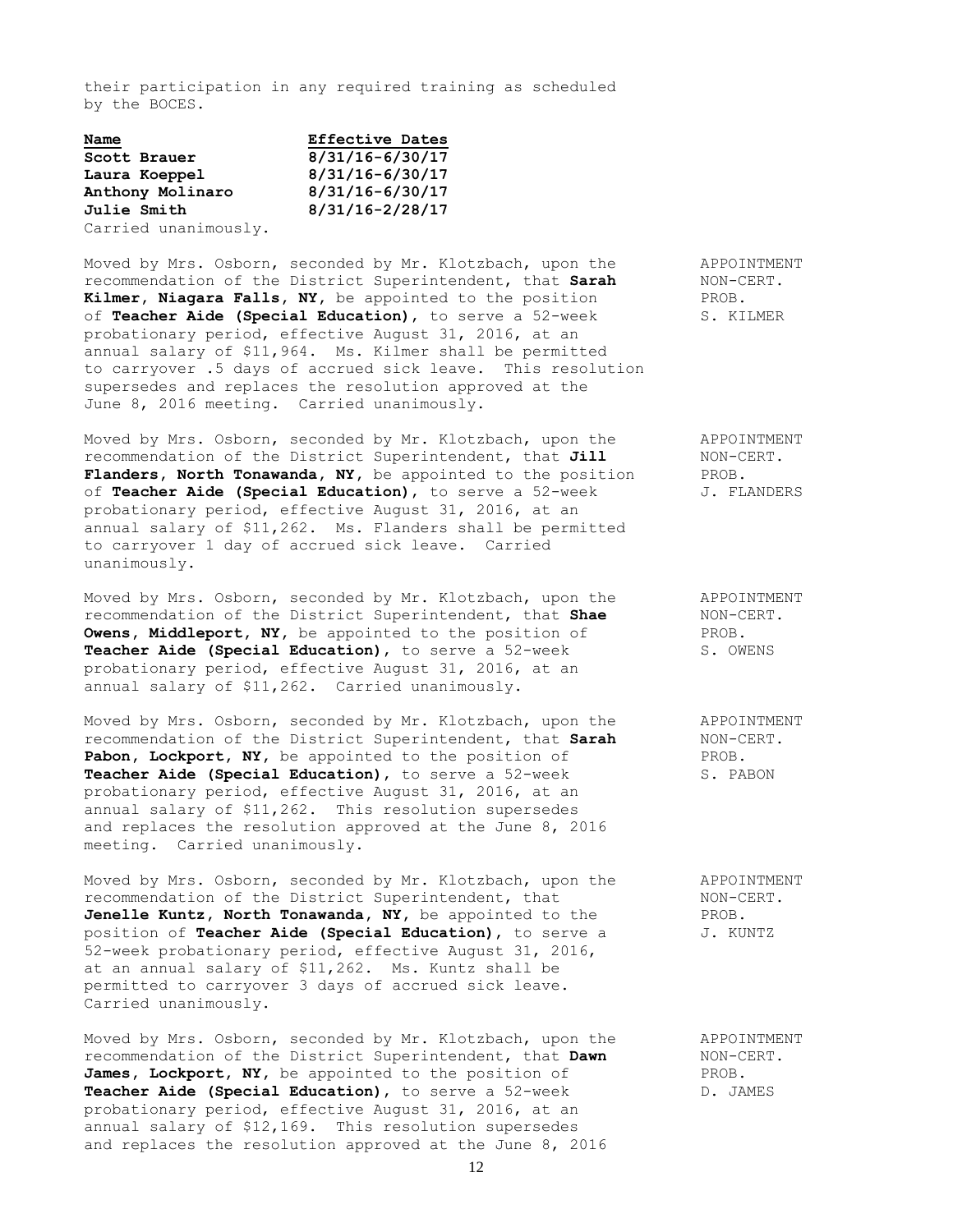meeting. Carried unanimously.

Moved by Mrs. Osborn, seconded by Mr. Klotzbach, upon the APPOINTMENT recommendation of the District Superintendent, that **Mary** MON-CERT. recommendation of the District Superintendent, that **Mary** NON-C<sub>i</sub><br>Grandolfo, Niagara Falls, NY, be appointed to the position PROB. Grandolfo, Niagara Falls, NY, be appointed to the position of **Teacher Aide (Special Education)**, to serve a 52-week M.GRANDOLFO probationary period, effective August 31, 2016, at an annual salary of \$13,704. Ms. Grandolfo shall be permitted to carryover 32 days of accrued sick leave. This resolution supersedes and replaces the resolution approved at the June 8, 2016 meeting. Carried unanimously.

Moved by Mrs. Osborn, seconded by Mr. Klotzbach, upon the APPOINTMENT recommendation of the District Superintendent, that NON-CERT. Elizabeth Wagner, Lockport, NY, be appointed to the PROB.<br>Position of Teacher Aide (Special Education), to serve E. WAGNER Position of **Teacher Aide (Special Education)**, to serve a 52-week probationary period, effective August 31, 2016, at an annual salary of \$11,696. This resolution supersedes and replaces the resolution approved at the June 8, 2016 meeting. Carried unanimously.

Moved by Mrs. Osborn, seconded by Mr. Klotzbach, upon APPOINTMENT the recommendation of the District Superintendent, that  $NON-CERT$ . **Kelly Davey, Lewiston, NY,** be appointed to the position PROB. of **Teacher Aide (Special Education)**, to serve a 52-week K. DAVEY probationary period, effective August 31, 2016, at an annual salary of \$11,696. Ms. Davey shall be permitted to carryover 29.5 days of accrued sick leave. This resolution supersedes and replaces the resolution approved at the June 8, 2016 meeting. Carried unanimously.

Moved by Mrs. Osborn, seconded by Mr. Klotzbach, upon APPOINTMENT the recommendation of the District Superintendent, that NON-CERT. **Rebecca Palmer, Lockport, NY,** be appointed to the position PROB. of **Teacher Aide (Special Education)**, to serve a 52-week R. PALMER probationary period, effective August 31, 2016, at an annual salary of \$11,262. Ms. Palmer shall be permitted to carryover 7.5 days of accrued sick leave. This resolution supersedes and replaces the resolution approved at the June 8, 2016 meeting. Carried unanimously.

Moved by Mrs. Osborn, seconded by Mr. Klotzbach, upon appointment APPOINTMENT<br>the recommendation of the District Superintendent, that MON-CERT. the recommendation of the District Superintendent, that **Darleen Platt, Appleton, NY,** be appointed to the position PROB. of **Teacher Aide (Special Education)**, to serve a 52-week D. PLATT probationary period, effective August 31, 2016, at an annual salary of \$11,262. This resolution supersedes and replaces the resolution approved at the June 8, 2016 meeting. Carried unanimously.

Moved by Mrs. Osborn, seconded by Mr. Klotzbach, upon appoint APPOINTMENT<br>the recommendation of the District Superintendent, that MON-CERT. the recommendation of the District Superintendent, that **Deborah Freeman, Barker, NY,** be appointed to the position PROB. of **Teacher Aide (Special Education)**, to serve a 52-week D. FREEMAN probationary period, effective August 31, 2016, at an annual salary of \$11,262. Ms. Freeman shall be permitted to carryover 4 days of accrued sick leave. This resolution supersedes and replaces the resolution approved at the June 8, 2016 meeting. Carried unanimously.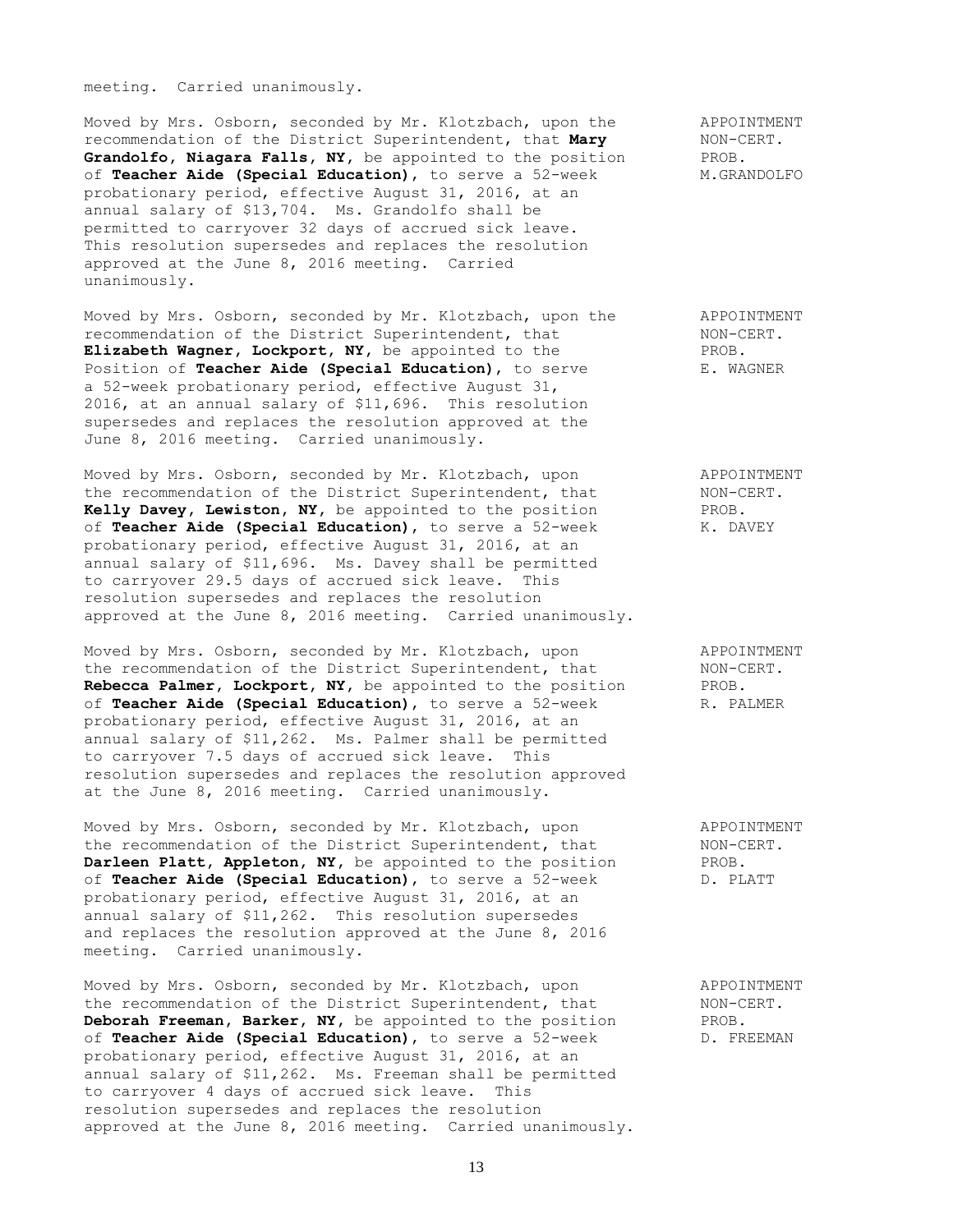Moved by Mrs. Osborn, seconded by Mr. Klotzbach, upon the APPOINTMENT recommendation of the District Superintendent, that **Rebecca** NON-CERT. **Canfield, North Tonawanda, NY,** be appointed to the position PROB.<br>
of **Teacher Aide (Special Education)**, to serve a 52-week R. CANFIELD of **Teacher Aide (Special Education)**, to serve a 52-week probationary period, effective August 31, 2016, at an annual salary of \$11,022. Carried unanimously.

Moved by Mrs. Osborn, seconded by Mr. Klotzbach, upon APPOINTMENT the recommendation of the District Superintendent, that MON-CERT.<br> **Amy Walck, Sanborn, NY,** be appointed to the position of PROB. Amy Walck, Sanborn, NY, be appointed to the position of PROB.<br>Teacher Aide (Special Education), to serve a 52-week A. WALCK Teacher Aide (Special Education), to serve a 52-week probationary period, effective September 14, 2016, at an annual salary of \$11,022 to be pro-rated. Carried unanimously.

Moved by Mrs. Osborn, seconded by Mr. Klotzbach, upon and APPOINTMENT the recommendation of the District Superintendent, that MON-CERT. the recommendation of the District Superintendent, that MON-CERT.<br>**Jolene Barcena, Lockport, NY**, be appointed to the J. BARCENA position of **Teacher Aide (Personal Care)**, effective August 31, 2016 through June 30, 2017, unless terminated sooner, at an hourly rate of \$9.60. Carried unanimously.

Moved by Mrs. Osborn, seconded by Mr. Klotzbach, upon appointment appointment the recommendation of the District Superintendent, that MON-CERT. the recommendation of the District Superintendent, that Stephanie Brandt, Medina, NY, be appointed to the S. BRANDT position of **Teacher Aide (Personal Care)**, effective August 31, 2016 through June 30, 2017, unless terminated sooner, at an hourly rate of \$9.25. Carried unanimously.

Moved by Mrs. Osborn, seconded by Mr. Klotzbach, upon appointment<br>the recommendation of the District Superintendent, that MON-CERT.<br>Tammy Reeson, Gasport, NY, be appointed to the position T. REESON the recommendation of the District Superintendent, that Tammy Reeson, Gasport, NY, be appointed to the position of **Teacher Aide (Personal Care)**, effective August 31, 2016 through June 30, 2017, unless terminated sooner, at an hourly rate of \$9.97. Carried unanimously.

Moved by Mrs. Osborn, seconded by Mr. Klotzbach, upon the APPOINTMENT recommendation of the District Superintendent, that **Hope** NON-CERT. recommendation of the District Superintendent, that Hope Washburn, Medina, NY, be appointed to the position of **H. WASHBURN Teacher Aide (Personal Care)**, effective August 31, 2016 through June 30, 2017, unless terminated sooner, at an hourly rate of \$9.60. Carried unanimously.

Moved by Mrs. Osborn, seconded by Mr. Klotzbach, upon and APPOINTMENT the recommendation of the District Superintendent, that MON-CERT. **Heather Schmitt, North Tonawanda, NY,** be appointed to **H. SCHMITT** the position of **Teacher Aide (Personal Care)**, effective August 31, 2016 through June 30, 2017, unless terminated sooner, at an hourly rate of \$9.25. Carried unanimously.

Moved by Mrs. Osborn, seconded by Mr. Klotzbach, upon APPOINTMENT the recommendation of the District Superintendent, that MON-CERT. Lynne Pachla, North Tonawanda, NY, be appointed to the L. PACHLA position of **Teacher Aide (Personal Care)**, effective August 31, 2016 through June 30, 2017, unless terminated sooner, at an hourly rate of \$9.25. Carried unanimously.

Moved by Mrs. Osborn, seconded by Mr. Klotzbach, upon and APPOINTMENT the recommendation of the District Superintendent, that MON-CERT. **Gary Withey, Medina, NY,** be appointed to the position G. WITHEY of **Teacher Aide (Personal Care)**, effective August 31,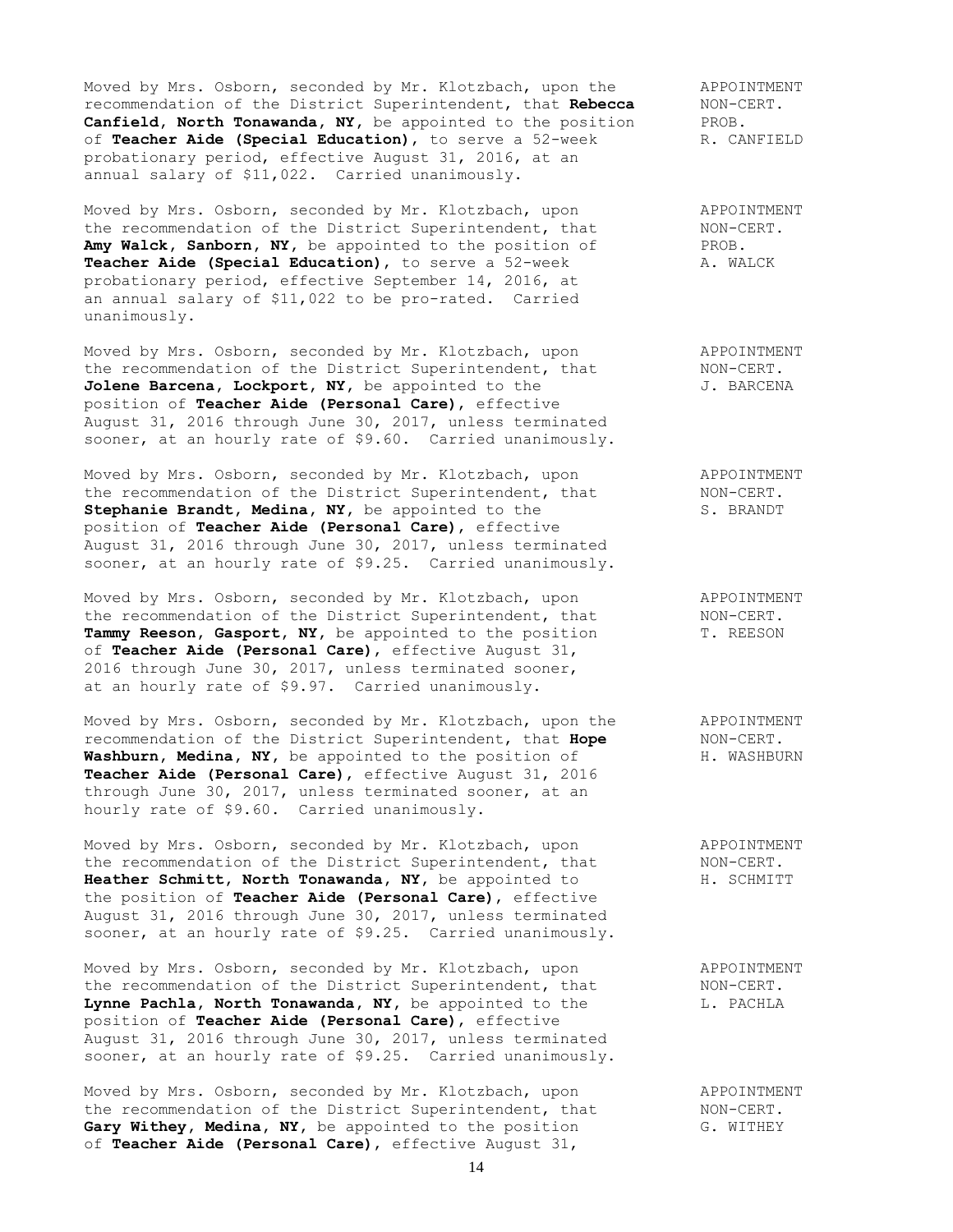2016 through June 30, 2017, unless terminated sooner, at an hourly rate of \$9.25. Carried unanimously.

Moved by Mrs. Osborn, seconded by Mr. Klotzbach, upon APPOINTMENT the recommendation of the District Superintendent, that MON-CERT. Tammy McAvoy, Barker, NY, be appointed to the position T. MCAVOY of **Teacher Aide (Personal Care)**, effective August 31, 2016 through June 30, 2017, unless terminated sooner, at an hourly rate of \$9.25. Carried unanimously.

Moved by Mrs. Osborn, seconded by Mr. Klotzbach, upon and APPOINTMENT<br>the recommendation of the District Superintendent, that MON-CERT. the recommendation of the District Superintendent, that **Mikayla Jackson, Medina, NY,** be appointed to the M. JACKSON position of **Teacher Aide (Personal Care)**, effective August 31, 2016 through June 30, 2017, unless terminated sooner, at an hourly rate of \$9.25. Carried unanimously.

Moved by Mrs. Osborn, seconded by Mr. Klotzbach, upon APPOINTMENT the recommendation of the District Superintendent, that MON-CERT. Judy Bennett, Medina, NY, be appointed to contingent CONTINGENT permanent status in the civil service job PERMANENT classification of **Account Clerk Typist**, to serve a  $J$ . BENNETT 26-week probationary period, effective August 15, 2016, at an annual full-time salary of \$28,467.00 to be pro-rated. Ms. Bennett shall have a leave of absence in the job classification of Keyboard Specialist unless and until she receives permanent status in the position of Account Clerk Typist. This resolution supersedes and replaces the August 10, 2016 appointment resolution for Ms. Bennett. Carried unanimously.

Moved by Mrs. Osborn, seconded by Mr. Klotzbach, upon and APPOINTMENT the recommendation of the District Superintendent, that MON-CERT. Gregory Klopfer, Lockport, NY, be appointed to contingent CONTINGENT permanent status in the civil service job classification PERMANENT of **Motor Vehicle Operator,** to serve an eight-week G. KLOPFER probationary period, effective August 1, 2016, at an hourly rate of \$15.10. Mr. Klopfer shall have a leave of absence in the job classification of Cleaner unless and until he receives permanent status in the position of Motor Vehicle Operator. This resolution supersedes and replaces the August 10, 2016 appointment resolution for Mr. Klopfer. Carried unanimously.

Moved by Mrs. Osborn, seconded by Mr. Klotzbach, upon appoint APPOINTMENT<br>the recommendation of the District Superintendent, that MON-CERT. the recommendation of the District Superintendent, that MON-CERT.<br> **Gregory Klopfer, Lockport, NY,** having successfully FERMANENT Gregory Klopfer, Lockport, NY, having successfully Gregory Klopfer, Lockport, NY, having successfully exampleted his probationary period  $(8/1/16-9/26/16)$ , be G. KLOPFER appointed to permanent status in the position of **Motor Vehicle Operator**, effective September 26, 2016. Carried unanimously.

Moved by Mrs. Osborn, seconded by Mr. Klotzbach, upon APPOINTMENT Moved by Mrs. Osborn, seconded by Mr. Klotzbach, upon a percommendation of the District Superintendent, that NON-CERT. **Jocelyn Brehm, Niagara Falls, NY, having successfully PERMANENT** completed her probationary period (10/13/15-10/11/16), be appointed to permanent status in the position of **Teacher Aide (Special Education),** effective October 11, 2016. Carried unanimously.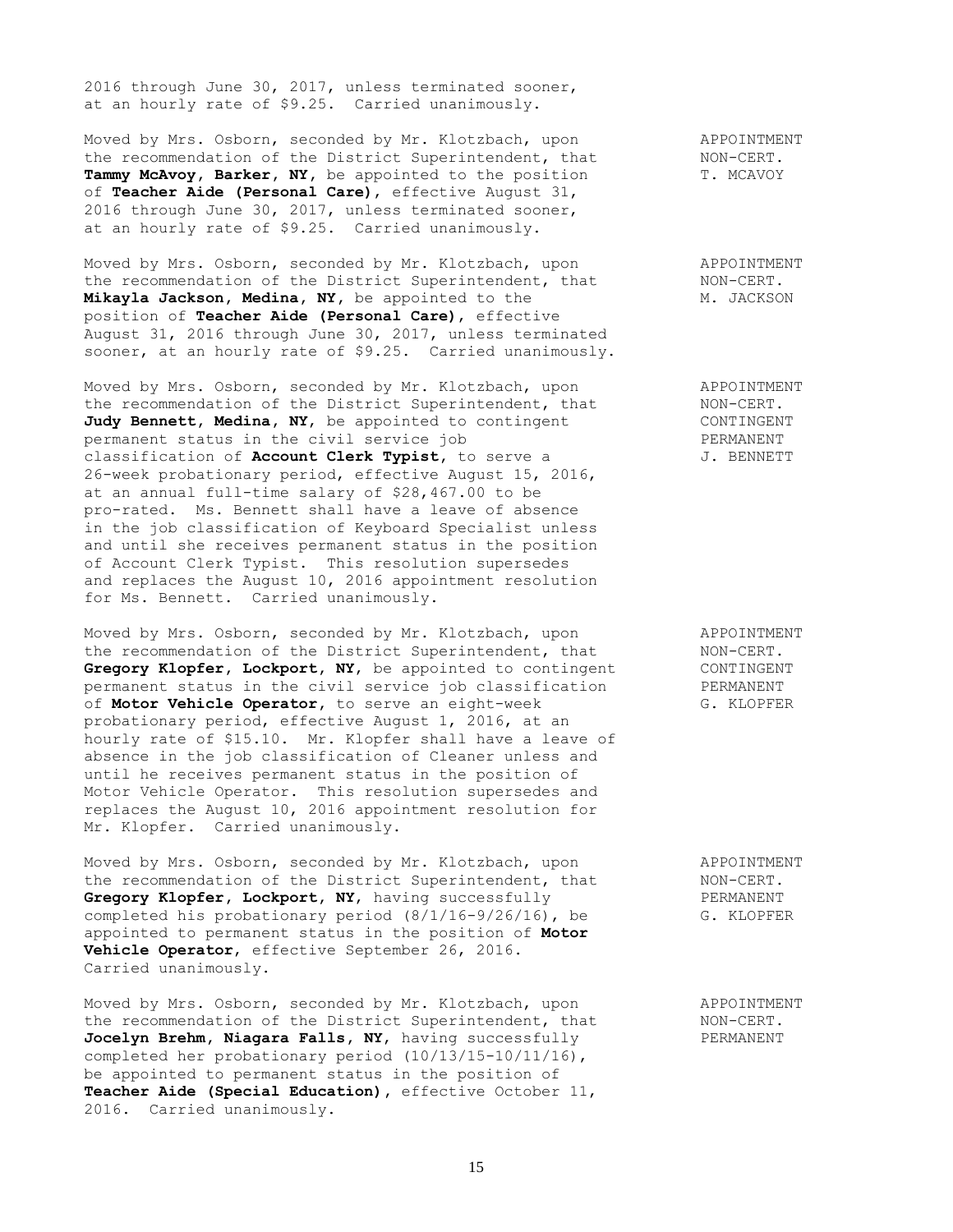Moved by Mrs. Osborn, seconded by Mr. Klotzbach, upon appointment APPOINTMENT<br>the recommendation of the District Superintendent, that MON-CERT. the recommendation of the District Superintendent, that MON-CERT.<br>
Susan Parker, Lockport, NY, having successfully completed S. PARKER Susan Parker, Lockport, NY, having successfully completed her probationary period (10/15/15-10/13/16), be appointed to permanent status in the position of **Certified Occupational Therapy Assistant,** effective October 13, 2016. Carried unanimously.

Moved by Mrs. Seielstad, seconded by Mrs. Covell, upon the APPOINTMENT recommendation of the District Superintendent, that the SUBSTITUTE following individual(s) be appointed without benefits, TEACHER except as required by law, to the position of **Substitute** (CERTIFIED) except as required by law, to the position of Substitute **Teacher (Certified)**, effective as indicated below, with services to be utilized on an as-needed basis at the discretion of the District Superintendent, at a daily rate of \$85.00. Employment shall automatically be discontinued effective June 30, 2017, unless employment is terminated sooner. Service shall be at-will and at the pleasure of the Board of Education.

| Amanda Mills           | Samuel Ziebel           |
|------------------------|-------------------------|
| Cheektowaga, NY        | Amherst, NY             |
| Effective Date: 8/5/16 | Effective Date: 8/15/16 |
| Carried unanimously.   |                         |

Moved by Mrs. Seielstad, seconded by Mrs. Covell, upon APPOINTMENT Moved by Mrs. Seleistad, seconded by Mrs. Covell, upon<br>the recommendation of the District Superintendent, that SUBSTITUTE Kimberly Mitchell, Lockport, NY, be appointed, without TEACHER benefits, except as required by law or contract, to the (CERTIFIED)<br>position of **Substitute Teacher (Certified)**, at a rate  $\blacksquare$  K. MITCHELL position of **Substitute Teacher (Certified)**, at a rate of \$125.00 per full day, effective August 31, 2016 through June 30, 2017, unless employment is terminated sooner, while she continuously remains in her current assignment substituting in a vacant special education teacher position. Employment shall automatically be discontinued effective June 30, 2017, unless employment is terminated sooner. Service shall be at-will and at the pleasure of the Board of Education. Carried unanimously.

Moved by Mrs. Seielstad, seconded by Mrs. Covell, upon APPOINTMENT the recommendation of the District Superintendent, that SUBSTITUTE the following individuals be appointed without benefits, TEACHER except as required by law, to the position of **Substitute** (NON-**Teacher (Non-Certified)**, effective as indicated below, CERTIFIED) with services to be utilized on an as-needed basis at the discretion of the District Superintendent, at a daily rate of \$80.00. Employment shall automatically be discontinued effective June 30, 2017, unless employment is terminated sooner. Service shall be at-will and at the pleasure of the Board of Education.

**Alexandra Tillman Anita Muzzi Appleton, NY Niagara Falls, NY Effective Date: 8/19/16 Effective Date: 9/1/16**

**Tracey Dahlhaus Medina, NY Effective Date: 9/1/16** Carried unanimously.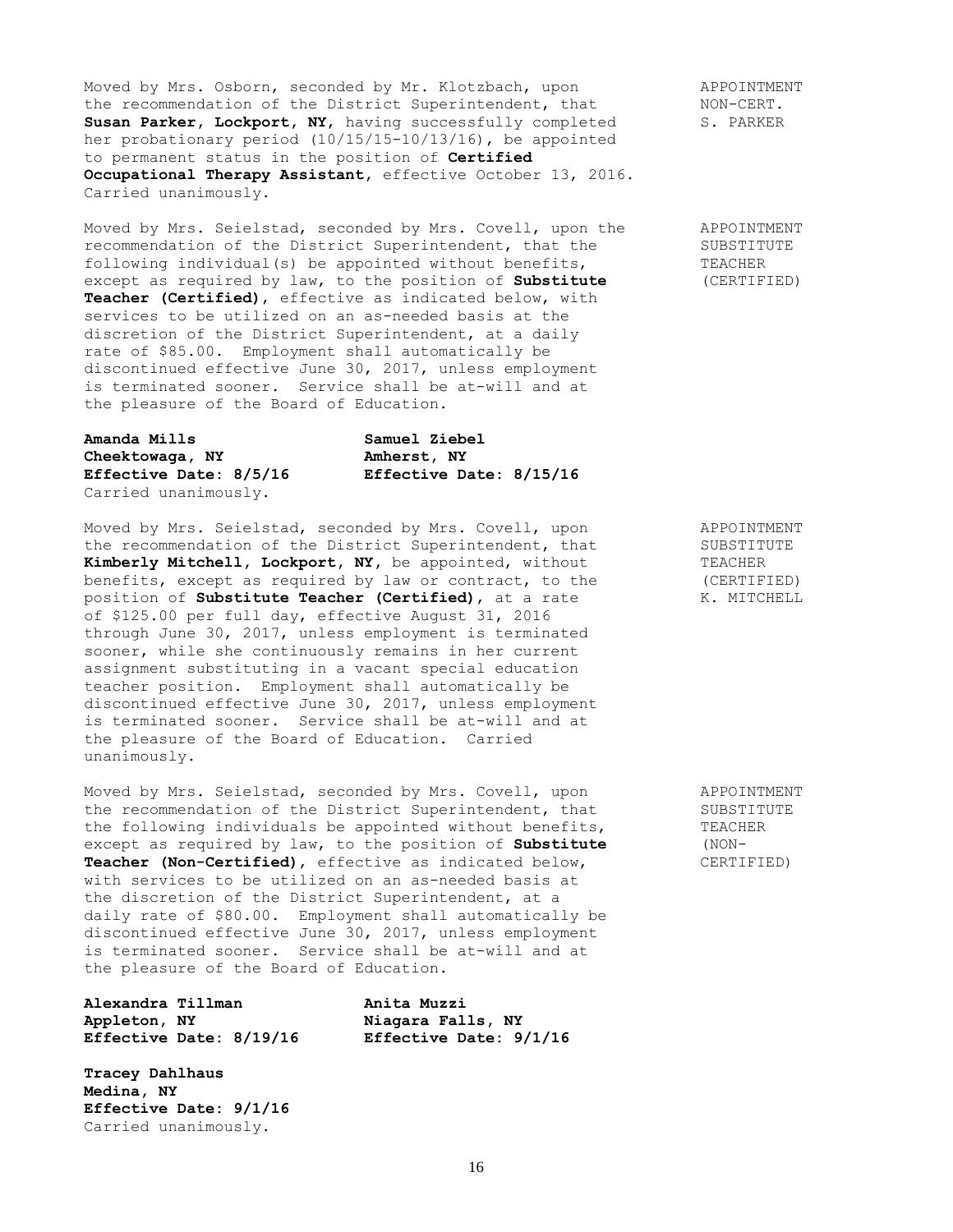Moved by Mrs. Seielstad, seconded by Mrs. Covell, upon APPOINTMENT the recommendation of the District Superintendent, that SUBSTITUTE<br>the following individual(s) be appointed without benefits, TEACHER the following individual(s) be appointed without benefits, TEACH<br>except as required by law, to the position of **Substitute** AIDE except as required by law, to the position of **Substitute** AIDE<br> **Teacher Aide (Non-Certified)**, effective as indicated below, (NON-Teacher Aide (Non-Certified), effective as indicated below, with services to be utilized on an as-needed basis at the CERTIFIED) discretion of the District Superintendent, at a daily rate of \$60.00. Employment shall automatically be discontinued effective June 30, 2017, unless employment is terminated sooner. Service shall be at-will and at the pleasure of the Board of Education.

**Alexandra Tillman Anita Muzzi Appleton, NY Niagara Falls, NY Effective Date: 8/19/16 Effective Date: 9/1/16**

**Virginia Zuccari Sanborn, NY Effective Date: 9/1/16** Carried unanimously.

Moved by Mrs. Seielstad, seconded by Mrs. Covell, upon the APPOINTMENT recommendation of the District Superintendent, that the SUBSTITUTE following individuals be appointed, without benefits, except as required by law, to the position of **Substitute Teacher Aide (Non-Certified)**, effective upon hire as a Personal Care Aide, with services to be utilized on an as-needed basis at the discretion of the District Superintendent, at a daily rate of \$60.00. Employment shall automatically be discontinued effective June 30, 2017, unless employment is terminated sooner. Service shall be at-will and at the pleasure of the Board of Education.

| <b>First Name</b> | <b>Last Name</b> | <b>City</b>     |
|-------------------|------------------|-----------------|
| Cynthia           | Barber           | Gasport         |
| Jolene            | Barcena          | Lockport        |
| Stephanie         | <b>Brandt</b>    | Medina          |
| Michelle          | <b>Bruning</b>   | Gasport         |
| Eileen            | <b>Butski</b>    | North Tonawanda |
| Janelle           | Dengate          | Newfane         |
| Jennifer          | Dunham           | Medina          |
| Laurie            | Grimm            | North Tonawanda |
| Jay               | Kaplewicz        | Medina          |
| Susan             | Kowalski         | Lockport        |
| Chelsie           | Latchford        | Gasport         |
| Carol             | Mahler           | Lockport        |
| Georgina          | Meisenburg       | North Tonawanda |
| Stacey            | Mueller          | Niagara Falls   |
| Joyce             | Munn             | Medina          |
| Cheryl            | Orlikowski       | Lockport        |
| Heather           | Parsell          | Medina          |
| Lori              | Penman           | Sanborn         |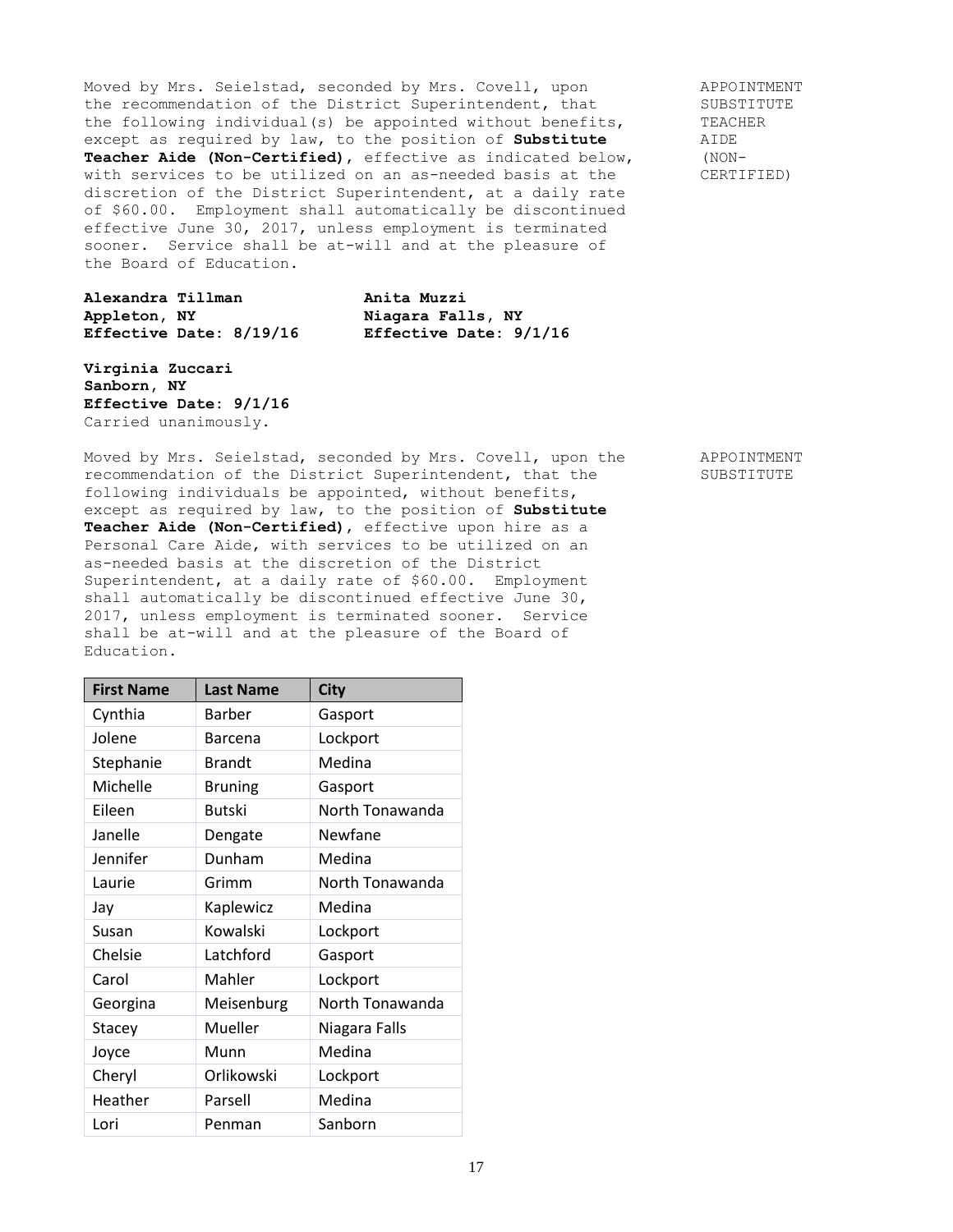| <b>First Name</b> | <b>Last Name</b> | <b>City</b>     |
|-------------------|------------------|-----------------|
| Tammy             | Reeson           | Gasport         |
| Amy               | Ritchie          | Newfane         |
| Sally             | Smist            | Newfane         |
| Phoebe Mae        | Standish         | Albion          |
| Mary              | Stayzer          | Lockport        |
| Nancy             | Stewart          | North Tonawanda |
| <b>Brandi</b>     | Sutter           | Lockport        |
| Kathy             | Vanderwalker     | <b>Barker</b>   |
| Joseph            | Vullo            | Lockport        |
| Gina              | Walsh            | Niagara Falls   |
| Mary-Ellen        | White            | Lewiston        |

Carried unanimously.

Moved by Mrs. Smith, seconded by Mrs. Covell, upon CONFERENCE the recommendation of the District Superintendent, The REQUESTS that the following conference requests be approved:

1) **Clark Godshall, ASBO International Annual Meeting and Expo**, Phoenix, AZ, September 23-26, 2016. Est. cost: \$460.96. Funded through administrative budget.

- 2) **Penny Aikin, Susan Diemert, NYACCE Annual Student of the Year Awards,** Latham, NY, October 24-26, 2016. Est. cost: \$722.00. Funded through EPE.
- 3) **Stephanie Bevacqua, Maria Castaneda, Erica Kopp, Cheryl Lieberman, Nicole Sarratori, Linda Shakoor, Joseph Steinmetz and Walter Stewart, NYACCE Annual Student of the Year Awards**, Latham, NY, October 25-26, 2016. Est. cost: \$1,290.00. Funded through EPE.
- 4) **Michael Fisher and Jessi Toepfer, Staff and Curriculum Development Network Quarterly Meeting,** Albany, NY, November 30-December 2, 2016. Est. cost: \$1,057.50. Funded through school improvement.
- 5) **Michael Fisher and Jessi Toepfer, Staff and Curriculum Development Network Quarterly Meeting,** Albany, NY, March 1-3, 2017. Est. cost: \$1,057.50. Funded through school improvement.
- 6) **Michael Fisher and Jessi Toepfer, Staff and Curriculum Development Network Quarterly Meeting,** Albany, NY, May 31-June 2, 2017. Est. cost: \$1,057.50. Funded through school improvement. Carried unanimously.

Moved by Mrs. Covell, seconded by Mrs. Osborn, that the CHANGE IN probationary period of **Gina Oldani,** in the tenure area of PROB. **General Special Education,** be revised from a four-year PERIOD period to a three-year period (September 1, 2015 through CERTIFIED August 31, 2018), due to Ms. Oldani's previous tenure G. OLDANI appointment in a school district in New York State. Carried unanimously.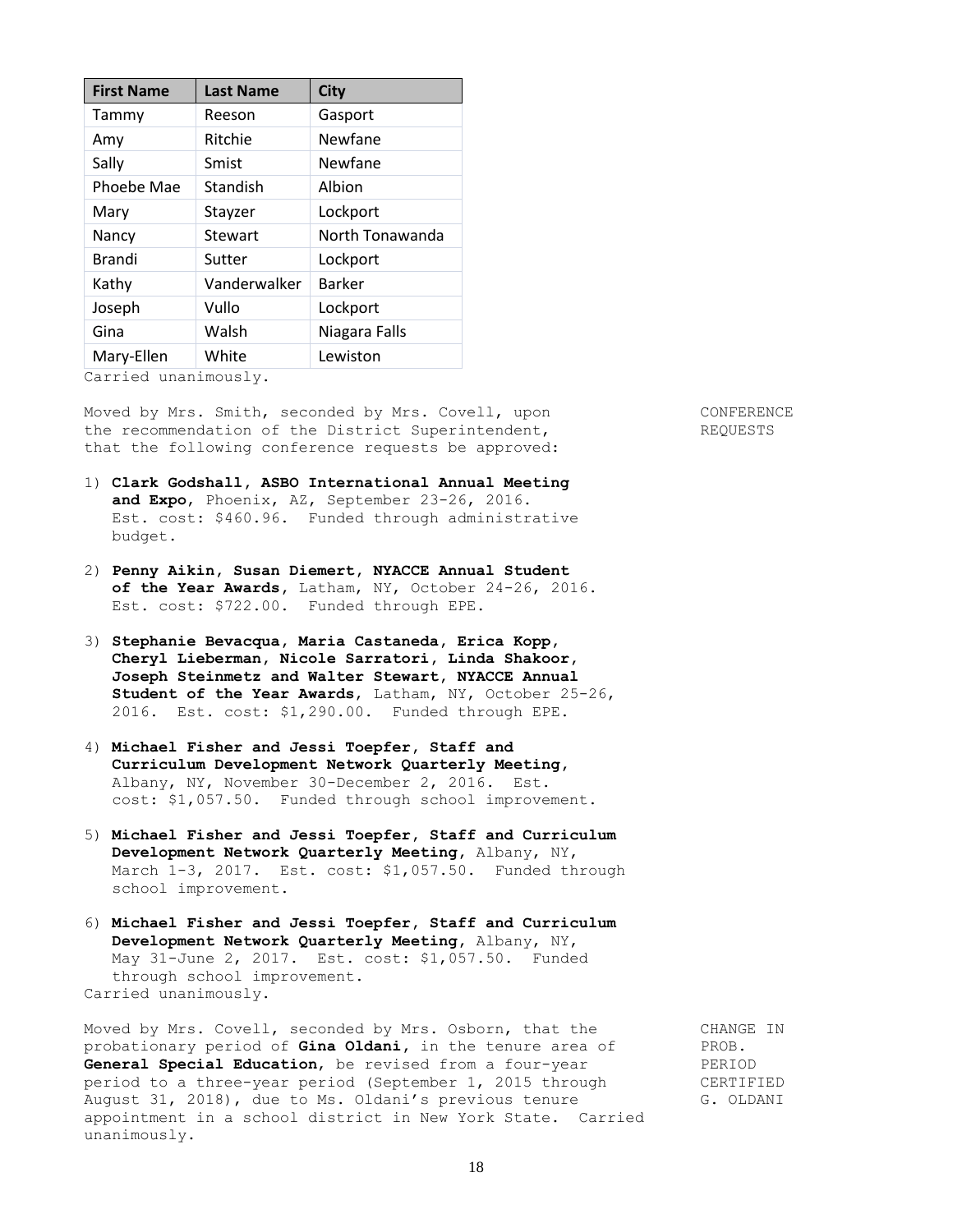Moved by Mrs. Covell, seconded by Mrs. Osborn, that **Nancy** REMOVAL<br> **Coben** is removed from the preferred eligible list (PEL) FROM Cohen is removed from the preferred eligible list (PEL) in the tenure area of **Blind and Visually Impaired**, due to PEL her retirement with the New York State Teachers' Retirement N. COHEN System. Carried unanimously.

Moved by Mr. Grabowski, seconded by Mr. Little, that the EMPLOYEE following individuals receive a \$800.00 stipend as  $O$ F THE 2015-2016 recipients of the Employee of the Year award: YEAR

**Shirley Campbell – Clerical** 2015-2016 **Thomas Wright – Maintenance Michael Weyrauch – Administrator Rene Becht – Teacher Aide** Carried unanimously.

Moved by Mr. Grabowski, seconded by Mr. Little, upon SUBSTITUTE Moved by Mr. Grabowski, seconded by Mr. Little, upon SUBSTITU<br>the recommendation of the District Superintendent, that EMPLOYEE the following individual receive a \$300.00 stipend as  $O$ F THE the 2015-2016 recipient of the Substitute Employee of YEAR the Year award: STIPEND

## **Robin Quinones**

Carried unanimously.

Moved by Mr. Grabowski, seconded by Mr. Little, upon EMPLOYEE the recommendation of the District Superintendent, that AND the following resolutions be accepted: SUBSTITUTE

a) WHEREAS, Thomas Wright has served with distinction OF THE as an employee of the Orleans/Niagara Board of YEAR Cooperative Educational Services since August 9, 2015-2016 2010; and

WHEREAS, he has diligently performed the many, varied, and complex responsibilities which have been assigned to him throughout his employment; and

WHEREAS, his co-workers have selected him as the 2015- 2016 recipient of the technical, maintenance, and custodial services' employee recognition award;

NOW, THEREFORE, BE IT RESOLVED, that the Orleans/Niagara BOCES, recognizing his devotion and commitment to the BOCES organization, congratulates Thomas Wright on his selection for the employee recognition award; and

BE IT FURTHER RESOLVED, that this resolution be placed within the minutes to become a permanent part of the record of the board of education.

b) WHEREAS, Theresa Clause has served with distinction as an employee of the Orleans/Niagara Board of Cooperative Educational Services since September 24, 1997; and

WHEREAS, she has diligently performed the many, varied, and complex responsibilities which have been assigned to her throughout her employment; and

STIPEND

2015-2016

EMPLOYEE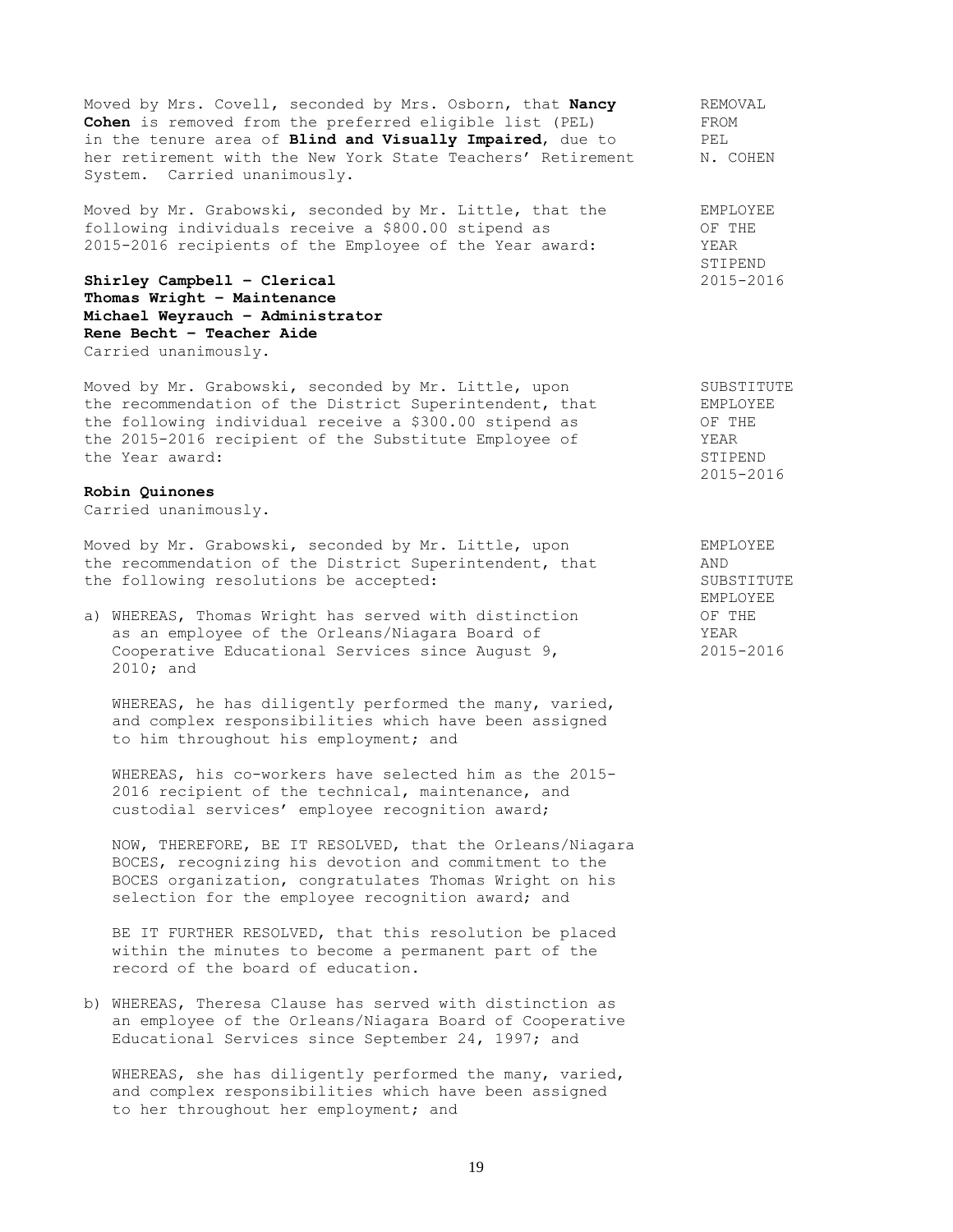WHEREAS, her co-workers have selected her as the 2015-2016 recipient of the teachers' employee recognition award;

NOW, THEREFORE, BE IT RESOLVED, that the Orleans/Niagara BOCES, recognizing her devotion and commitment to the BOCES organization, congratulates Theresa Clause on her selection for the employee recognition award; and

BE IT FURTHER RESOLVED, that this resolution be placed within the minutes to become a permanent part of the record of the board of education.

c) WHEREAS, Rene Becht has served with distinction as an employee of the Orleans/Niagara Board of Cooperative Educational Services since December 16, 1994; and

WHEREAS, she has diligently performed the many, varied, and complex responsibilities which have been assigned to her throughout her employment; and

WHEREAS, her co-workers have selected her as the 2015-2016 recipient of the teacher aide employee recognition award;

NOW, THEREFORE, BE IT RESOLVED, that the Orleans/ Niagara BOCES, recognizing her devotion and commitment to the BOCES organization, congratulates Rene Becht on her selection for the employee recognition award; and

BE IT FURTHER RESOLVED, that this resolution be placed within the minutes to become a permanent part of the record of the board of education.

d) WHEREAS, Shirley Campbell has served with distinction as an employee of the Orleans/Niagara Board of Cooperative Educational Services since September 9, 2002; and

WHEREAS, she has diligently performed the many, varied, and complex responsibilities which have been assigned to her throughout her employment; and

WHEREAS, her co-workers have selected her as the 2015-2016 recipient of the secretaries' employee recognition award;

NOW, THEREFORE, BE IT RESOLVED, that the Orleans/Niagara BOCES, recognizing her devotion and commitment to the BOCES organization, congratulates Shirley Campbell on her selection for the employee recognition award; and

BE IT FURTHER RESOLVED, that this resolution be placed within the minutes to become a permanent part of the record of the board of education.

e) WHEREAS, Michael Weyrauch has served with distinction as an employee of the Orleans/Niagara Board of Cooperative Educational Services since March 12, 2012; and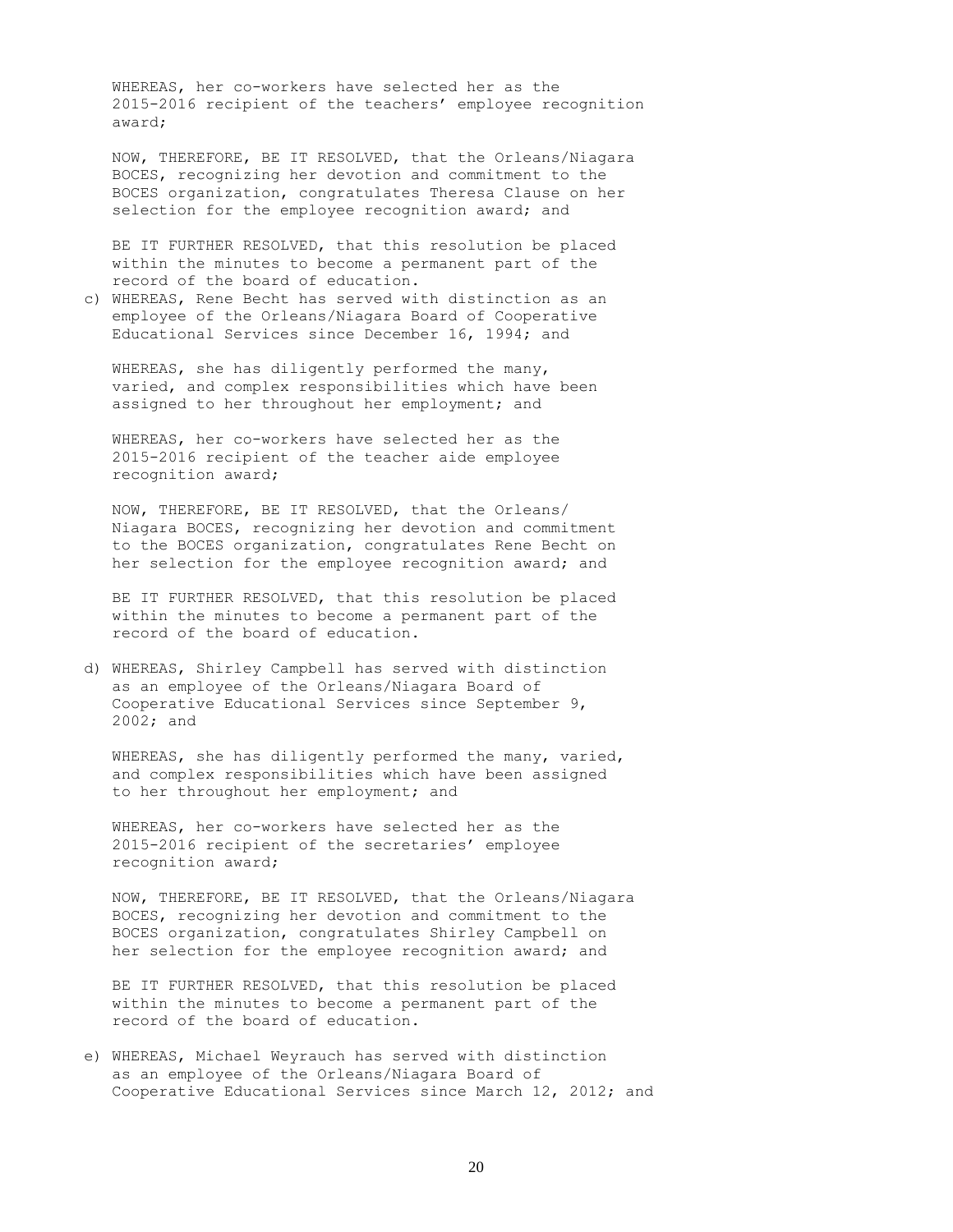WHEREAS, he has diligently performed the many, varied, and complex responsibilities which have been assigned to him throughout his employment; and

WHEREAS, his co-workers have selected him as the 2015-2016 recipient of the administrators' employee recognition award;

NOW, THEREFORE, BE IT RESOLVED, that the Orleans/Niagara BOCES, recognizing his devotion and commitment to the BOCES organization, congratulates Michael Weyrauch on his selection for the employee recognition award; and

BE IT FURTHER RESOLVED, that this resolution be placed within the minutes to become a permanent part of the record of the board of education.

f) WHEREAS, Leon Szczerbinski has served with distinction as an employee of the Orleans/Niagara Board of Cooperative Educational Services since January 7, 2008; and

WHEREAS, he has diligently performed the many, varied, and complex responsibilities which have been assigned to him throughout his employment; and

WHEREAS, his co-workers have selected him as the 2015-2016 recipient of the staff specialists' employee recognition award;

NOW, THEREFORE, BE IT RESOLVED, that the Orleans/ Niagara BOCES, recognizing his devotion and commitment to the BOCES organization, congratulates Leon Szczerbinski on his selection for the employee recognition award; and

BE IT FURTHER RESOLVED, that this resolution be placed within the minutes to become a permanent part of the record of the board of education.

g) WHEREAS, Robin Quinones has served with distinction as a substitute employee of the Orleans/Niagara Board of Cooperative Educational Services since February of 2009; and

WHEREAS, she has diligently performed the many, varied, and complex responsibilities which have been assigned to her throughout her employment; and

WHEREAS, her co-workers have selected her as the 2015-2016 recipient of the substitute employee recognition award;

NOW, THEREFORE, BE IT RESOLVED, that the Orleans/Niagara BOCES, recognizing her devotion and commitment to the BOCES organization, congratulates Robin Quinones on her selection for the substitute employee recognition award; and

BE IT FURTHER RESOLVED, that this resolution be placed within the minutes to become a permanent part of the record of the board of education. Carried unanimously.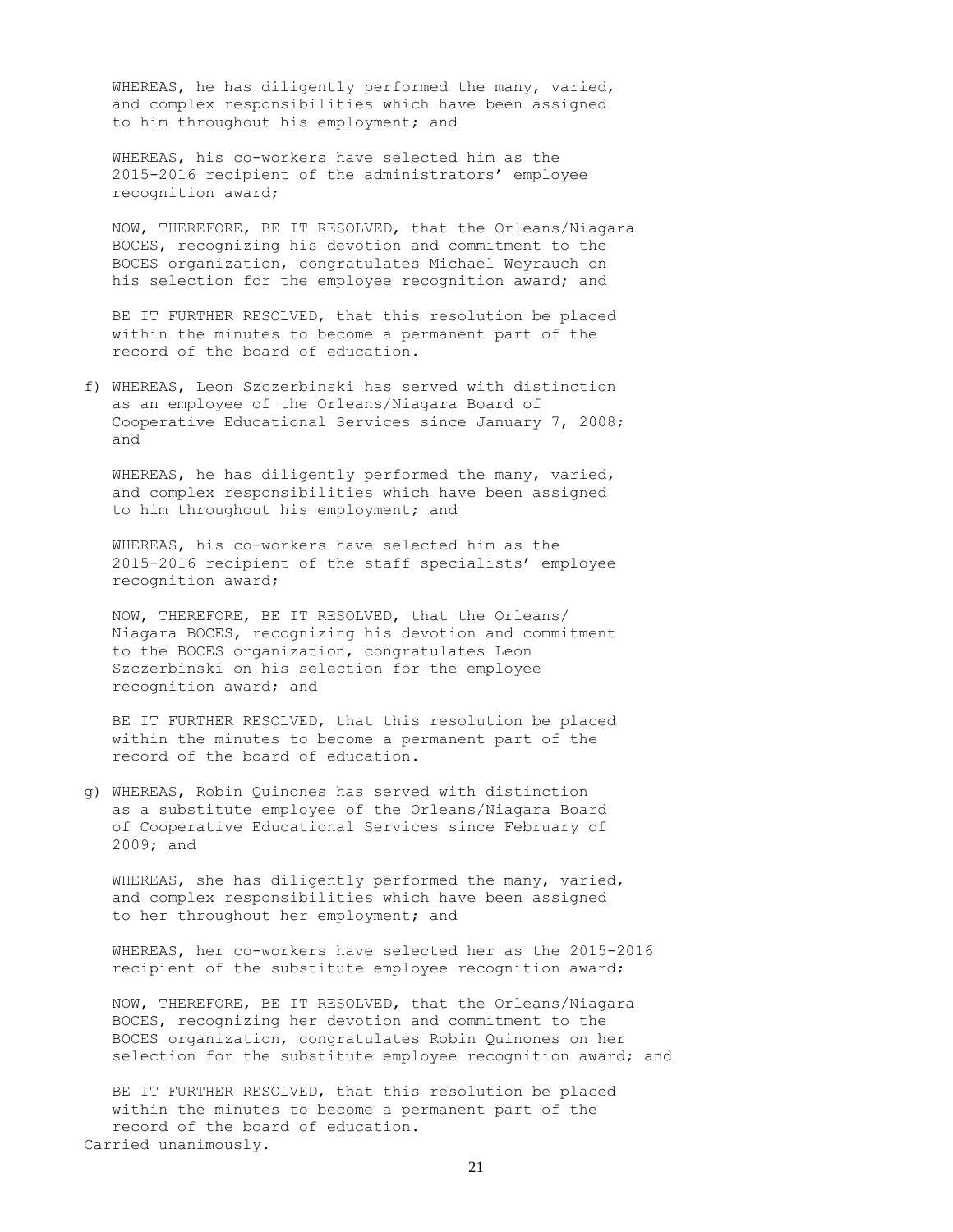Moved by Mr. Grabowski, seconded by Mr. Little, upon the PERFECT recommendation of the District Superintendent, that the  $\blacksquare$  ATTENDANCE following individuals receive a \$800.00 stipend for perfect STIPEND attendance for the 2015-2016 school year: 2015-2016

Marla Adams Linda Larson<br>
Janet Bayles John Levandu:<br>
Rene Becht Krista Macom Janet Bayles John Levanduski Rene Becht **Krista Macomber** Judy Bennett John Martin Nicole Bensley Allen McAvoy Davie Bentley **Donna Meahl-Manchester** Lori Bernabei Robin Moll Scott Bindemann Maul Nawotka Anthony Botticello Julie Nelson Colleen Bronschidle Cheryl Orlikowski Steven Browning David Perry Anne Carnahan **Amanda Pluff** Virginia Clark Lynn Poler Deborah Costello Sandra Reed Susan Diemert Christine Salvisburg Kathleen Fleming Julia Sargent Bernadette George Jessica Smith Robert Glaser Mary Stayzer Patricia Hartigan Joseph Steinmetz Robert Heschke Anedda Trautman Dianne Hosmer Mayne Van Vleet James Jamieson Jerry Velesko John Jeckovich Diane Vigrass Michael Johannes Laurie Ward Terry Josker Jane Weber Gregory Klopfer Joseph Wilkie (to be pro-rated) Daniel Koneski Dawn Winkelmann Carol Kopp Thomas Wright Gary Kudla Carried unanimously.

Moved by Mr. Grabowski, seconded by Mr. Little, that the MEMORANDUM Orleans/Niagara BOCES hereby approves the Memorandum of OF AGREE-Agreement with the BOCES Teachers' Association (BOCESTA), MENT WITH dated August 30, 2016, as submitted. Carried unanimously. BOCESTA

Moved by Mr. Grabowski, seconded by Mrs. Osborn, upon and PPOINTMENT<br>the recommendation of the District Superintendent, that CERT. PROB. the recommendation of the District Superintendent, that **Robert Robinson, Tonawanda, NY, having initial R. ROBINSON** certification in the area of school building leader, be appointed to probationary status in the tenure area of **Coordinator**, in accordance with the agreement between the Orleans/Niagara BOCES and the Orleans/Niagara BOCES Administrators and Supervisors Association (ONBASA), effective October 3, 2016 until the end of the day on October 2, 2020, unless terminated sooner, at a full-time 12-month salary of \$77,000.00 to be pro-rated. Carried unanimously.

Moved by Mrs. Covell, seconded by Mrs. Swearingen, upon APPOINTMENT the recommendation of the District Superintendent, that CERTIFIED **Tracey Dahlhaus, Medina, NY,** who will apply for Transitional T. DAHLHAUS A certification in the area of plant science, be appointed to the position as a **.5 FTE Landscaping and Grounds Teacher (Plant Science)**, in accordance with the agreement between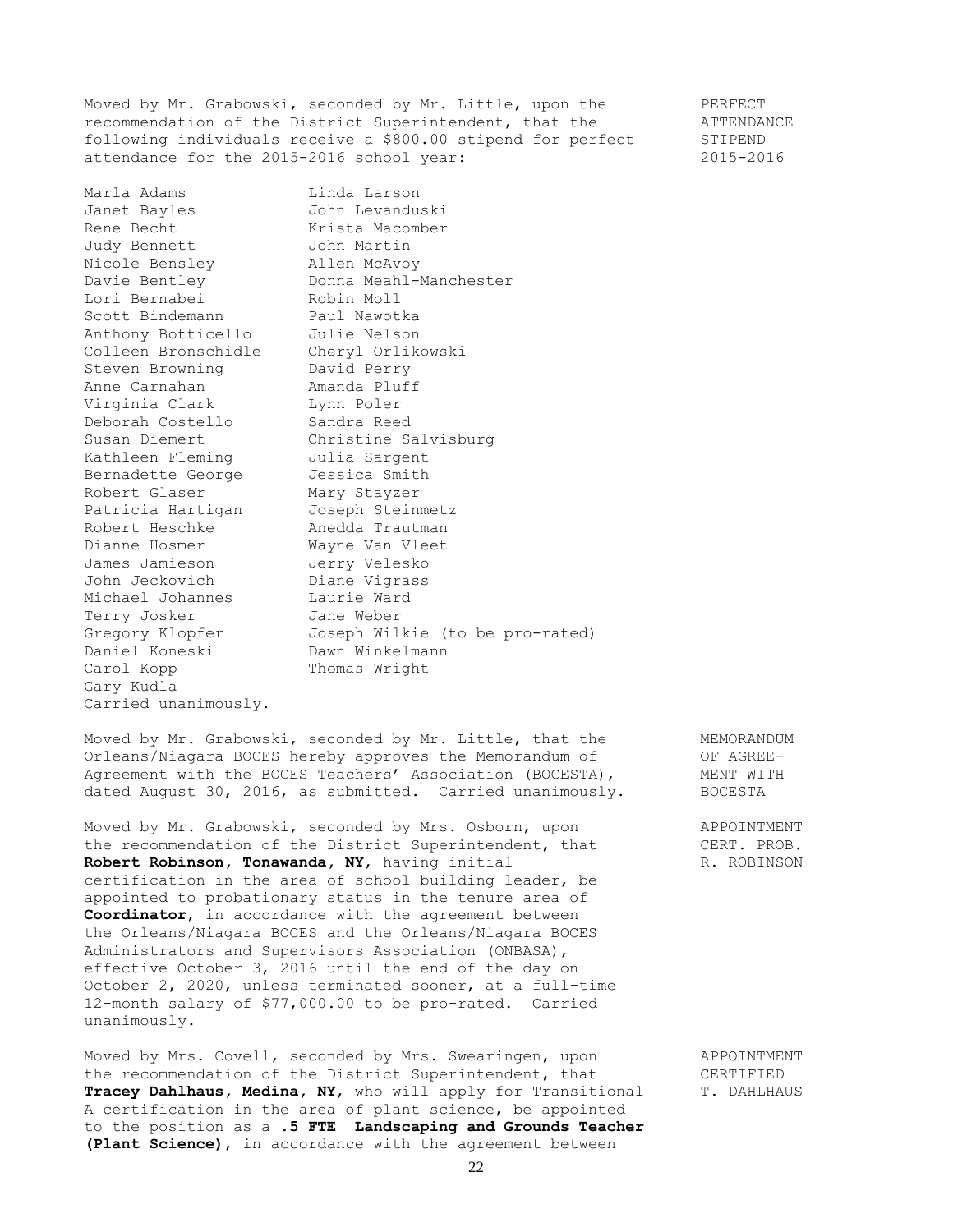the Orleans/Niagara BOCES and the Orleans/Niagara BOCES Teachers' Association, effective September 9, 2016 through June 30, 2017, unless terminated sooner, at an annual fulltime salary of NPC 2 (\$40,252) to be pro-rated. Carried unanimously.

Moved by Mrs. Covell, seconded by Mrs. Swearingen, upon the APPOINTMENT recommendation of the District Superintendent, that the HOME/ following individual(s) be appointed without benefits, HOSPITAL except as required by law, to the part-time position of TEACHER **Home/Hospital Teacher** at an hourly salary of \$26.42 for instructional time and an hourly salary of \$11.80 per hour for planning time effective as indicated below. The employment of the individuals shall be at-will and at the pleasure of the Board of Education. The employment of the individual(s) shall be utilized solely on an asneeded basis at the discretion of the District Superintendent. Employment shall be automatically discontinued effective June 30, 2017, unless terminated sooner. This appointment is subject to a satisfactory background check.

**Angel Back North Tonawanda, NY Effective Date: 9/8/16** Carried unanimously.

Moved by Mrs. Covell, seconded by Mrs. Swearingen, upon APPOINTMENT the recommendation of the District Superintendent, that MENTOR pursuant to the Orleans/Niagara BOCES mentoring program plan and regulations of the Commissioner of Education (8 NYCCR Sections 80.34-(b)(2) and 100.2(dd)), that the following individuals be appointed to serve as a **Mentor**, effective as indicated below, unless terminated sooner, at a stipend of \$500 for the school year (to be prorated if an individual's service as a Mentor commences after August 31, 2016 or is discontinued prior to June 30, 2017). The appointment of the individual(s) is contingent upon their participation in any required training as scheduled by the BOCES.

| Name                 | <b>Effective Dates</b> |
|----------------------|------------------------|
| Anne Carnahan        | $8/31/16 - 6/30/17$    |
| Jennifer Jourdain    | $8/31/16 - 6/30/17$    |
| Lisa MacEvoy         | $8/31/16 - 6/30/17$    |
| William Rakonczay    | $8/31/16 - 6/30/17$    |
| Michael Schultz      | $8/31/16 - 6/30/17$    |
| Rebecca Starkey      | $8/31/16 - 6/30/17$    |
| Carried unanimously. |                        |

Moved by Mr. Klotzbach, seconded by Mrs. Osborn, upon APPOINTMENT the recommendation of the District Superintendent, that MON-CERT.<br> **Molly Milioto, North Tonawanda, NY,** be appointed to the PROB. Molly Milioto, North Tonawanda, NY, be appointed to the position of **Teacher Aide (Special Education)**, to serve M. MILIOTO a 52-week probationary period, effective September 26, 2016, at an annual salary of \$11,022 to be pro-rated. Carried unanimously.

23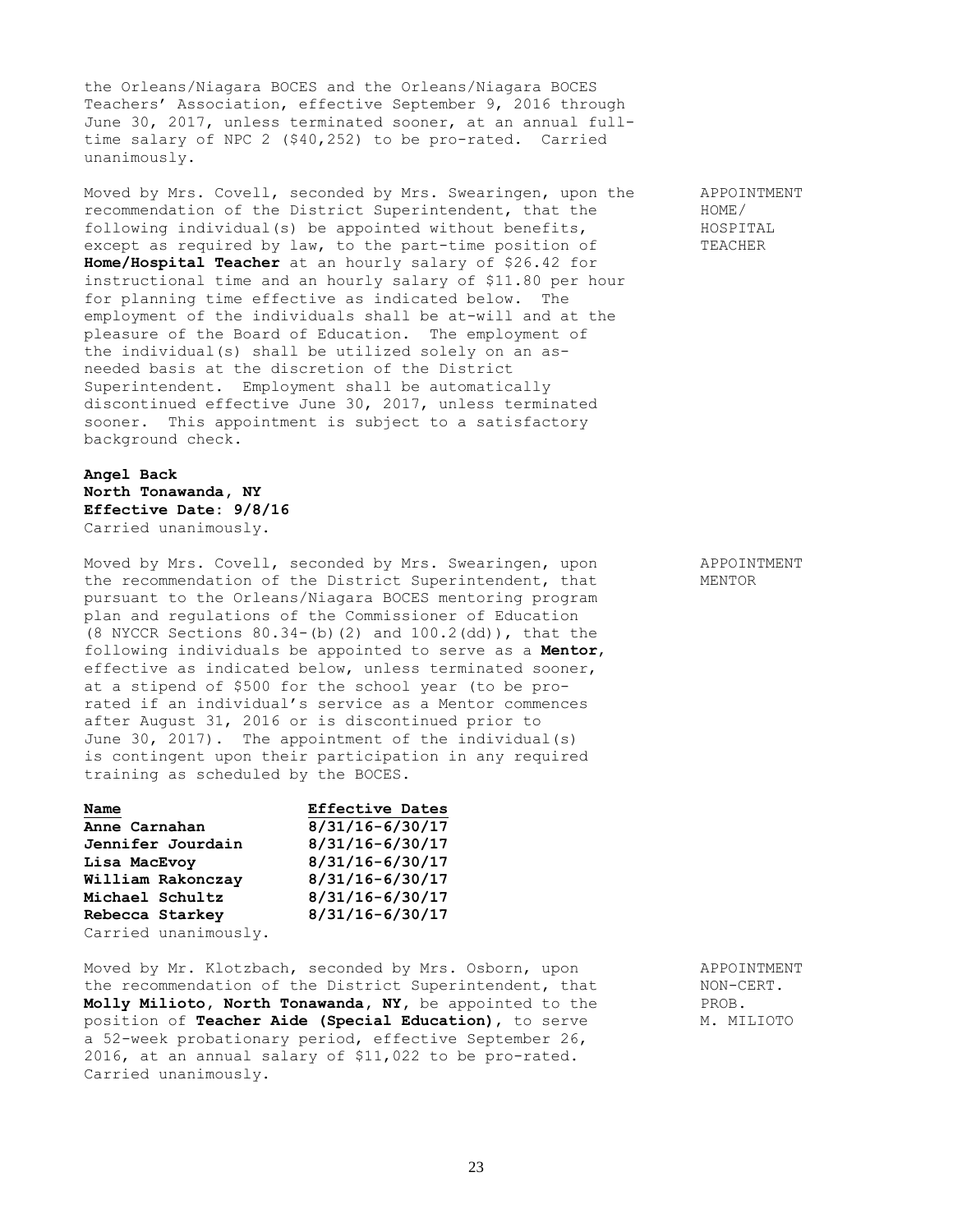Moved by Mr. Klotzbach, seconded by Mrs. Osborn, upon APPOINTMENT the recommendation of the District Superintendent, that MON-CERT. Jeanette Howell, Niagara Falls, NY, be appointed to the  $J$ . HOWELL position of **Teacher Aide (Personal Care)**, effective September 12, 2016 through June 30, 2017, unless terminated sooner, at an hourly rate of \$9.25. Carried unanimously.

Moved by Mr. Klotzbach, seconded by Mrs. Osborn, upon appointment<br>the recommendation of the District Superintendent, that MON-CERT.<br>**Paula Stilwell, Medina, NY**, be appointed to the position and P. STILWELL the recommendation of the District Superintendent, that Paula Stilwell, Medina, NY, be appointed to the position of **Teacher Aide (Personal Care)**, effective September 27, 2016 through June 30, 2017, unless terminated sooner, at an hourly rate of \$9.25. Carried unanimously.

Moved by Mr. Klotzbach, seconded by Mr. Little, that the CONFERENCE Following conference requests be approved: The REQUESTS

- 7) **Vicki Augugliaro, Julie Roloff, Caitlin Siresi, Anedda Trautman, SkillsUSA Worldskills Leaders Forum: Future Skills**, Niagara Falls, Canada, October 4, 2016. Est. cost: \$1,210.00 Funded through career and technical education.
- 8) **Stephanie Bevacqua and Rachael Rossi, Grasp Training,** Albany, NY, October 13-14, 2016. Est. cost: \$500.00. Funded through EPE.
- 9) **Lindsay Delaney, New York Library Association Annual Conference**, Saratoga Springs, NY, November 1-4, 2016. Est. cost: \$572.00. Funded through school library.
- 10) **Kathleen Donner, Intensive Coaching Seminar Institute**, Syracuse, NY, November 15-17, 2016. Est. cost: \$426.00. Funded through RSE-TASC.
- 11) **Kathleen Donner, Intensive Coaching Seminar Institute**, Syracuse, NY, January 24-26, 2017. Est. cost: \$426.00. Funded through RSE-TASC. Carried unanimously.

Moved by Mr. Klotzbach, seconded by Mr. Little, upon the PERFECT recommendation of the District Superintendent, that the ATTENDANCE recommendation of the District superintenation, these theory of STIPEND<br>following individuals receive a \$800.00 stipend for STIPEND<br>perfect attendance for the 2015-2016 school year: 2015-2016 perfect attendance for the 2015-2016 school year:

Kristine Browning Carried unanimously.

Moved by Mr. Klotzbach, seconded by Mrs. Osborn, upon the EXTENDED recommendation of the District Superintendent, that **Sara** SICK **Sperrazza, General Special Education Teacher**, be granted LEAVE up to 33 days of extended sick leave, effective when her S.SPERRAZZA accumulated paid sick leave has been exhausted, contingent upon the submission of required documentation. Such days of extended sick leave shall not remain accrued after the employee's return to work. Carried unanimously.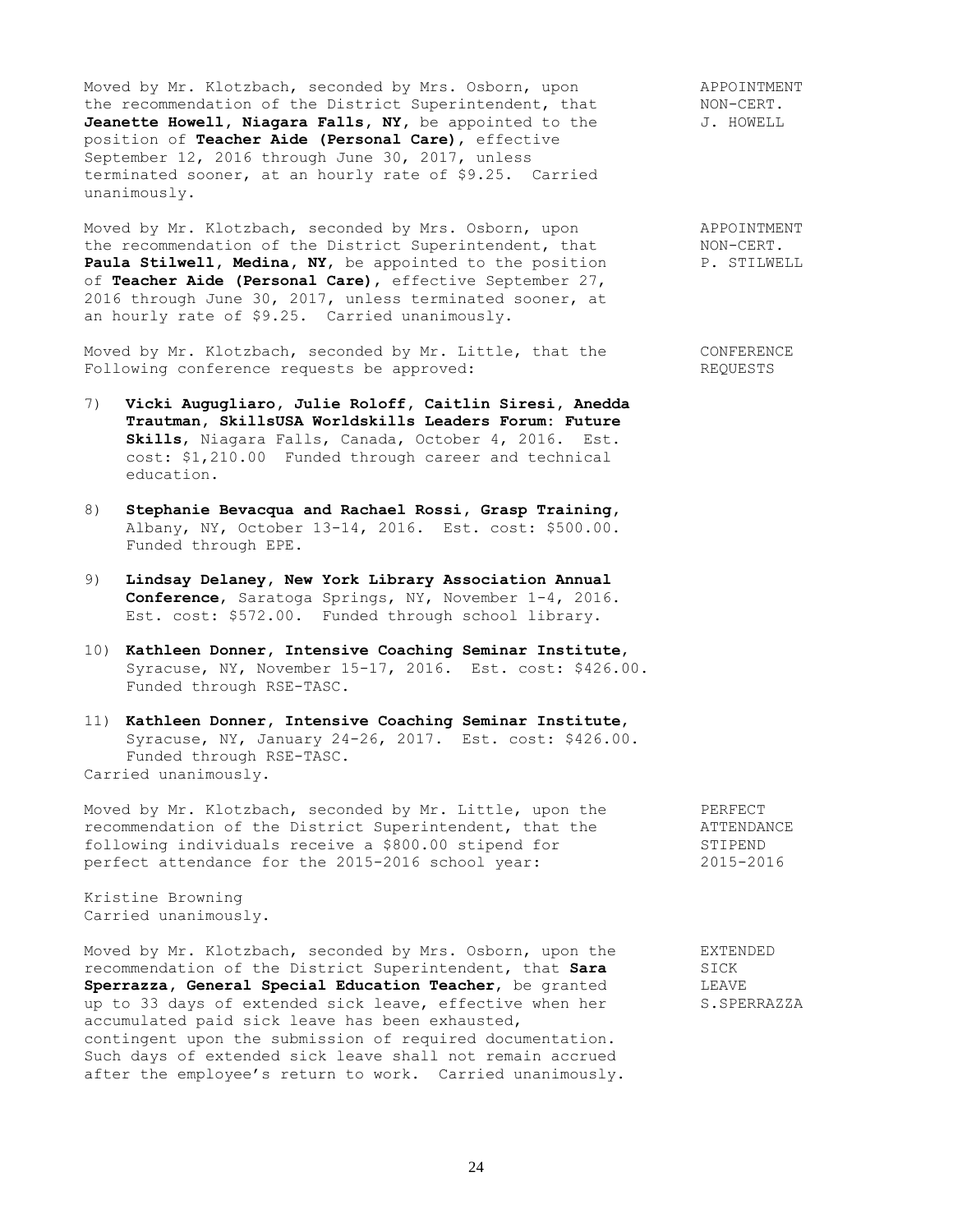Moved by Mr. Klotzbach, seconded by Mrs. Osborn, upon the FIELD recommendation of the District Superintendent, that six TRIP students and two adults from the Orleans CTEC be approved to travel to the SkillsUSA Fall Leadership Conference on November 6-8, 2016 in Albany, NY, at a cost of \$2,400.00. Carried unanimously. Moved by Mr. Klotzbach, seconded by Mrs. Osborn, upon APPOINTMENT the recommendation of the District Superintendent, that VOLUNTEER the following individuals are hereby appointed to serve as **Volunteer** with no compensation, on an as-needed basis, as determined by the District Superintendent, to perform services including assisting students with individual and group lessons, observing students during academic activities and other related services and activities, and/or to promote and aid BOCES programs. **Emily Woodworth Lockport, NY Effective Dates: 9/6/16-10/21/16 Student at Niagara University** Carried unanimously. Moved by Mr. Klotzbach, seconded by Mr. Grabowski, to EXECUTIVE enter into executive session at 8:37 p.m. to discuss SESSION specific individuals, teacher negotiations, teacher aide negotiations, and proposed litigation. Carried unanimously. Moved by Mr. Little, seconded by Mr. Klotzbach, to reconvene at 9:08 p.m. Carried unanimously. Moved by Mr. Grabowski, seconded by Mr. Little, that The ESTABLISH the District Superintendent is authorized to establish SUBSTITUTE substitute rates as follows, effective on or after TAY RATES September 15, 2016: **Substitute Teacher: Non-certified \$ 85.00 per day Certified \$ 90.00 per day Retired as Teacher from Orleans/Niagara BOCES \$105.00 per day Substitute Clinical Teacher \$ 65.00 per half day Substitute Teacher Aide: Not teacher certified \$ 65.00 per day Teacher certified \$ 70.00 per day Substitute School Nurse \$115.00 per day Substitute Health Assistant \$105.00 per day Substitute Clerical \$ 10.50 per hour Substitute Maintenance \$ 10.50 per hour Substitute Motor Vehicle Operator \$ 10.50 per hour** Carried unanimously. Moved by Mrs. Seielstad, seconded by Mr. Klotzbach, that the AUTHORIZA-Orleans/Niagara BOCES hereby authorizes the District TION TO Superintendent to enter into a settlement agreement/general ENTER INTO release as approved by the BOCES' attorney and remit, as a STIPULATION component of the agreement/release, the sum of eight thousand OF for the agreement/release, the sum of eight thousand of the agreement/release, the sum of eight thousand OF<br>five hundred dollars (\$8,500.00), in connection with the Marine SETTLEMENT

Shale Processors Site (at Louisiana Highway 182 East, St. Mary AND PAY Parish, Louisiana (Superfund Site). The Board approves the SETTLEMENT General Release form, as submitted, and the Board authorizes a AMOUNT